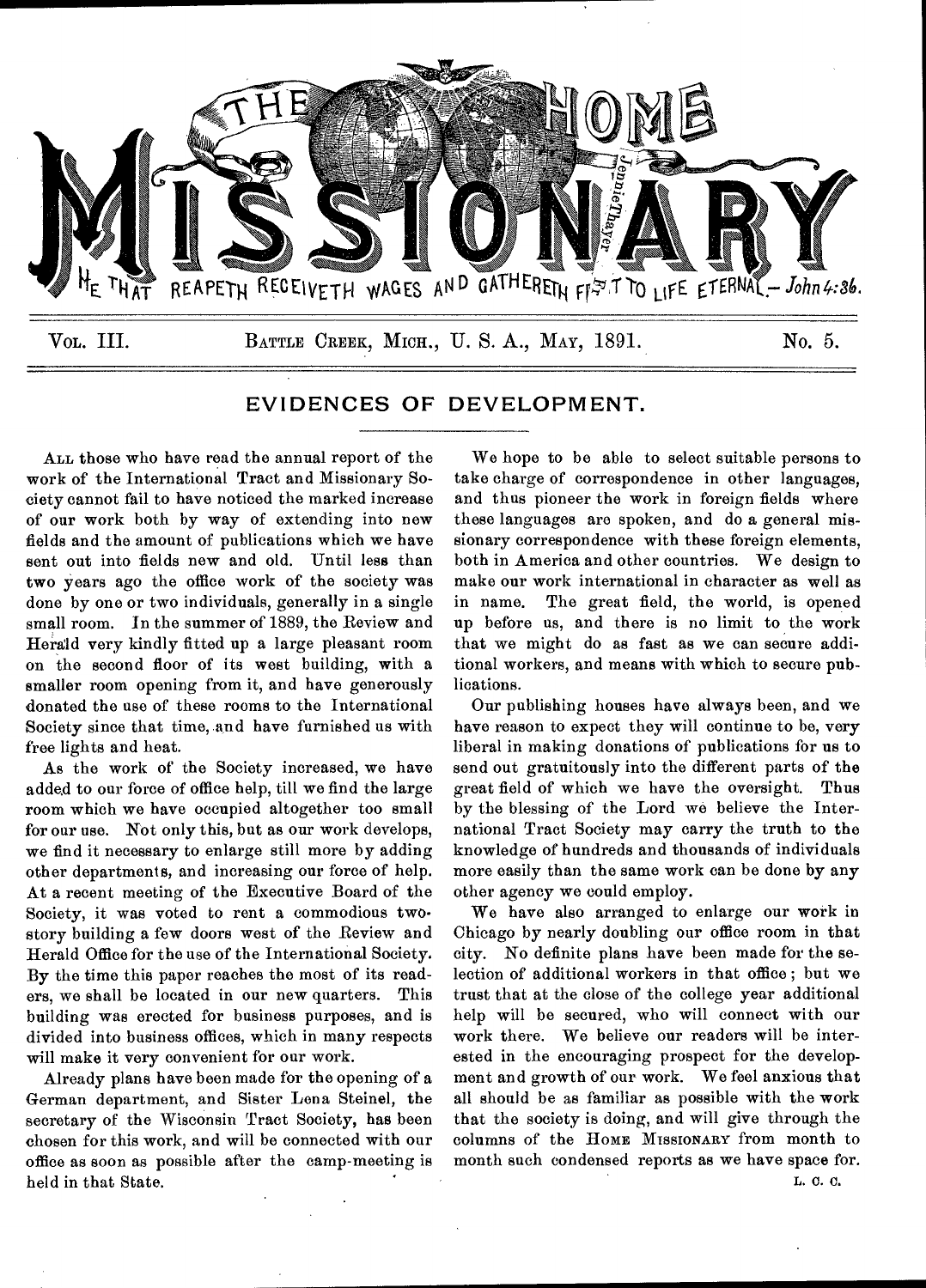### **APPRECIATIVE WORDS.**

[THE following letter has recently been received from Mrs. N. H. Druillard, explaining how the HOME MISSIONARY is appreciated in South Africa, and the use made of it in the weekly missionary meetings. We print it for the benefit of those who are using the lessons in the Home MISSIONARY for the same purpose, and also for the benefit of those who think it impossible to make any practical use of these lessons in the manner that has been recommended.]

We think you will be glad to learn how the HOME MISSIONARY is appreciated here in South Africa, and how we use it in our missionary meetings. Our canvassers speak words of praise for the journal, and anxiously wait for its arrival, feeling sure that from reading it, they will gain both comfort and instruction. We use the lessons in their order in our Wednesday evening missionary meetings. The librarian prepares a program for each lesson, first one member, then another, being appointed to take charge of the meeting. Each meeting is opened with song and prayer, followed by the reading of the minutes of the preceding meeting, and the program for the next meeting.

Sometimes the program gives to each certain questions for special study ; although each person is expected to be prepared on the whole lesson, the topics assigned him require his special attention. Sometimes one member is given charge of the meeting, and told to conduct it as he sees fit, bringing out the important points in a lesson by asking questions, reading an essay, or by blackboard illustrations. Often one paragraph is given to each member, and then each one in order tells what can be learned from his paragraph. Often scriptural proof is required to show that what is taught in his paragraph is true. Sometimes after the whole lesson has been discussed, some one will quote scripture to prove that each point in the lesson is just what should hold our attention at the present time.

We cannot tell you all the methods we use, but you can see that there is no monotony, no lack of interest ; and when the time comes to close our meeting, we all feel that much more might be learned from the lesson. Once in a while we do not get our HOME MISSIONARIES on time. When this happens, we select an article for study during the week, and then have a lesson from it very much as we would conduct a Sabbath-school lesson. At one of our meetings, as we tried to realize the work before us and how poorly fitted we were for that work, Brother Morrison, who was present, exclaimed, " This is the best missionary meeting I ever attended." After finishing the lesson, we have a season of prayer, and, oh ! we have so much to bring before the Lord 1

We first read reports from the canvassers, or any of the workers. If any member has any special work he desires us to remember, or any interested reader for whom he wishes special prayer, the subject is brought before the meeting. We have all felt that these seasons of prayer have been the means of

the success in our work here. The workers, wherever they are, join in prayer on Wednesday evening. We then have a few moments for business, and close with a song of praise. We all feel that our Wednesday meeting is the life of the missionary work, and that we must learn about the foreign lands, what is being done there, and what can be done, and examine ourselves as a society and as individual members, to see if we are doing all we can. We must be posted on the subject of religious liberty. It is to be the great question soon, and is even now making some stir here. If we watch the work in America, we will know better how to meet the issue here ; and in order to interest others in it, we must understand its principles thoroughly.

Home missionary work we cannot study too much, and the lessons in the HOME MISSIONARY cause heart-searching to know if we are faithful. The lesson, "Working for God," in the September number, was a feast to us all ; and we have used the same thoughts in conducting temperance classes in the city. The Health and Temperance Department becomes more and more interesting. When we had the lesson on corset-wearing, the brethren thought that at one meeting they would not be condemned by the lesson ; but they found that even they were not free from guilt, as it was to gain their approving smile that women distorted their bodies. Nothing is greater than the demand ; and when man shows woman that he has no smiles of flattery for the woman with the pinched waist, and refrains from unkind remarks about the woman with a natural waist,— then, and not till then, will the corset go. Man must be educated on this subject as well as woman, and know bow harmful and displeasing in the sight of the Lord it is for woman to distort her form ; and then if he has real love for beauty and purity, his taste will be changed, and he will cease to flatter the woman with a slender waist. Woman must not only be educated about the crime of tight lacing, but to see that it is impossible to keep the commandments when she will do anything to please man instead of God. We all felt that we had been shown work for each to do. Surely we begin to feel that we are not half thankful enough for the light God has given us on health reform, neither have we given it half the attention that we ought. We need the lessons on health and temperance.

We have all the older children take part in the meetings, by assigning them some easy question or paragraph, and it is, wonderful the missionary spirit that some of the children have. In some small churches there are several large children that can help in the lesson. There is much more I could tell you about our meetings, but my letter is already long, and I think you can see we need the Home MISSIONARY, and that we appreciate it. We could not do without it ; it is a wonderful means for educating and keeping alive the church. May God bless those in charge of it, and all our people receive that help from it that it is so well fitted to give. We are of good courage in the work here in South Africa.

MRS. N. H. DRUILLARD.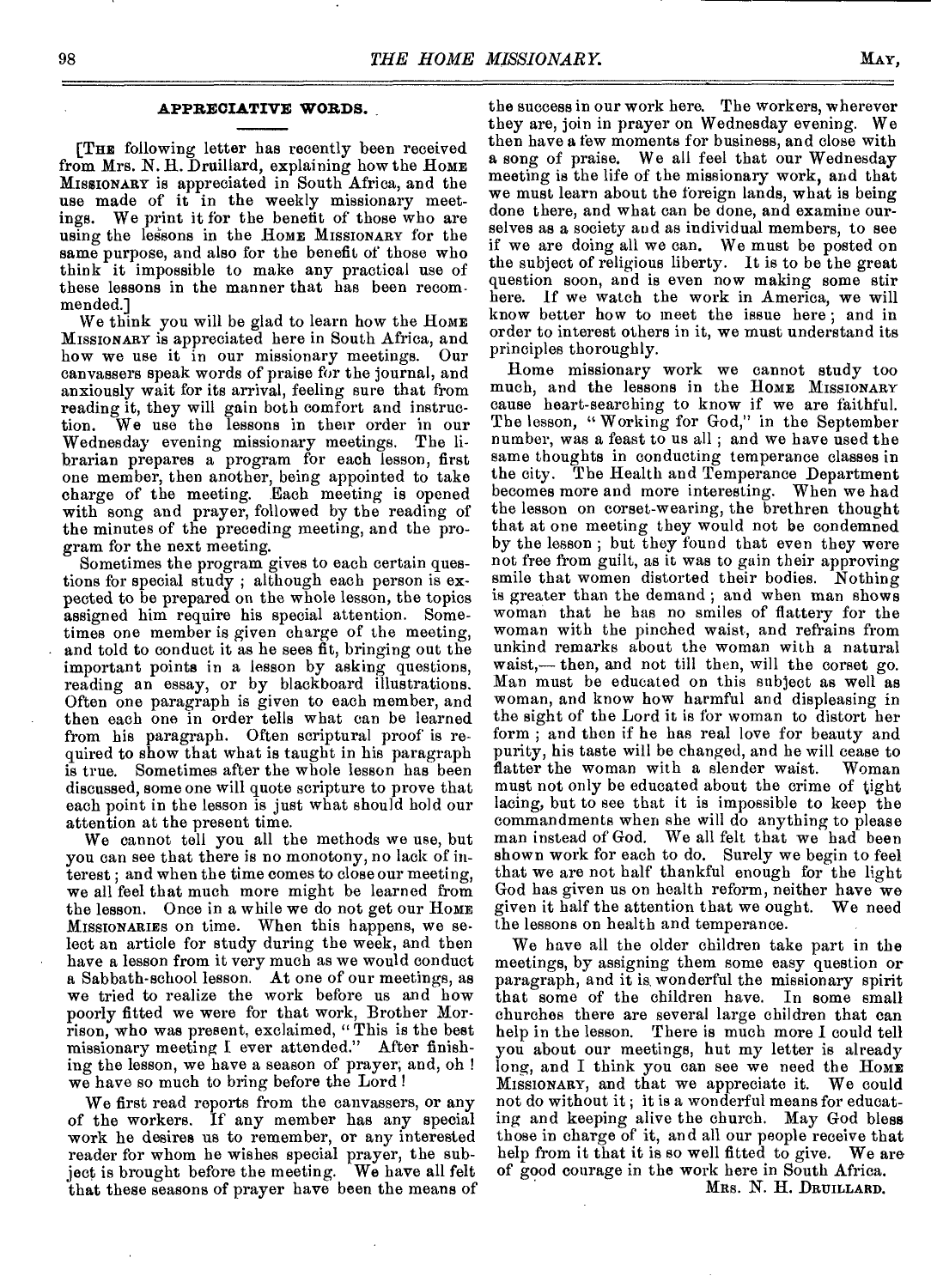

CONDUCTED BY GEO. B. STARR.

# **THE BIBLE WORK.**

AT the time of the late General Conference, several interesting meetings were held by the Bibleworkers in attendance, and as many as sixty persons were present at some of these meetings, representing the Bible work in the different parts of the United States, England, and Switzerland. The discussion of a number of important questions and the interchange of experiences, were of real encouragement to all. Some of these experiences will doubtless appear in this department in future numbers.

The opinion seemed very general among those present at these meetings, and from some who were heard from by correspondence, that the Bible workers should have a department in the HOME MISSION-ARY, or some of our papers, as a means of communication, instruction, and encouragement, and a resolution was unanimously adopted, asking for space in the HOME MISSIONARY ; which request was granted at a late meeting of the International Tract Society Board. We shall now hope to be able to give from time to time in this department the choicest bits of experience, and new readings upon both old and new subjects, from workers in all parts of the field.

### **PART OF GOD'S WORK.**

THE statement made by the Spirit of God some years ago, that "the conducting of Bible-readings was a heaven-born idea," has given many of the workers in this branch confidence that it was not destined to die out as some predicted and feared, but that it would have its part in the work of God, and that kn important part until its close. " Heavenborn ideas " do not die, and we are glad to inform our people in all parts of the world, that the Bible work is very far from dying, as this new,department in this journal as a means of communication between the workers in this branch, would indicate.

No ; this method of labor has come to stay. God has connected it with his work as a means of personal labor for precious souls. Much good has already been accomplished. Many persons are to-day rejoicing in the truth who stand ready to bless this means by which the light reached them.

Some mistakes have been made in the past, by encouraging persons immature both in years and in experience to devote themselves to this line of work ;

but these mistakes should prove a schooling, and should not be repeated. Plans are being laid for better preparation for those who engage in this work, and persons of ability and education and of sound Christian experience will be encouraged in all the Conferences to give their lives to this branch of God's work. Persons to whom God has given ability to teach the common branches of education, should feel themselves called of God to devote that ability to teaching the truths of the Bible — in Bible readings in the homes at the firesides of the people, in the many large cities throughout the world.

# **CHRIST OUR. EXAMPLE.**

THE public ministry of our Lord Jesus Christ began with personal labor in a night's visit with two men from Bethsaida, John and Andrew. That night's personal visit with Jesus, mightily convinced these two godly men that Jesus was indeed the promised Messiah ; and they began personal work for others. Andrew goes at once, perhaps sixteen or eighteen miles, to Bethsaida, to find Peter, and lead him to Jesus. Jesus next personally finds and calls Philip. Philip begins personal labor for Nathaniel ; and so the pillars for the church of Christ were brought out one by one, by personal hand-tohand work (see John  $1:35-51$ ), and so with the largest portion of the first year of Christ's ministry. In it is recorded his personal labor for Nicodemus, the woman at Jacob's well, and other incidents with their important lessons. Bible workers should catch this spirit from their Master, and in his name and in his stead and for him, repeat these same lessons in homes which his providence opens to them to-day.

G. **B. S.** 

# **TRANSITION.**

- JUSTIFICATION : A change of state,— new standing before God.
- REPENTANCE : Change of mind,—new mind about God.
- REGENERATION : Change of nature,— new heart from God.
- CONVERSION : Change of life,— new life from God.
- ADOPTION : Change of family,— new relationship towards God.
- SANCTIFICATION : Change of service,— separation unto God.
- GLORIFICATION : Change of place,— new condition with God..— *Notes from Moody's Bible.*

Let not myself — self-seeking self come 'twixt thee **and** thy glory.

<sup>&</sup>quot; 0 SEND me forth, 0 send me forth, my Saviour !

O magnify, 0 magnify thy precious name, my Saviour ! Lift high the banner of thy cross,

And in its folds conceal thy standard-bearer."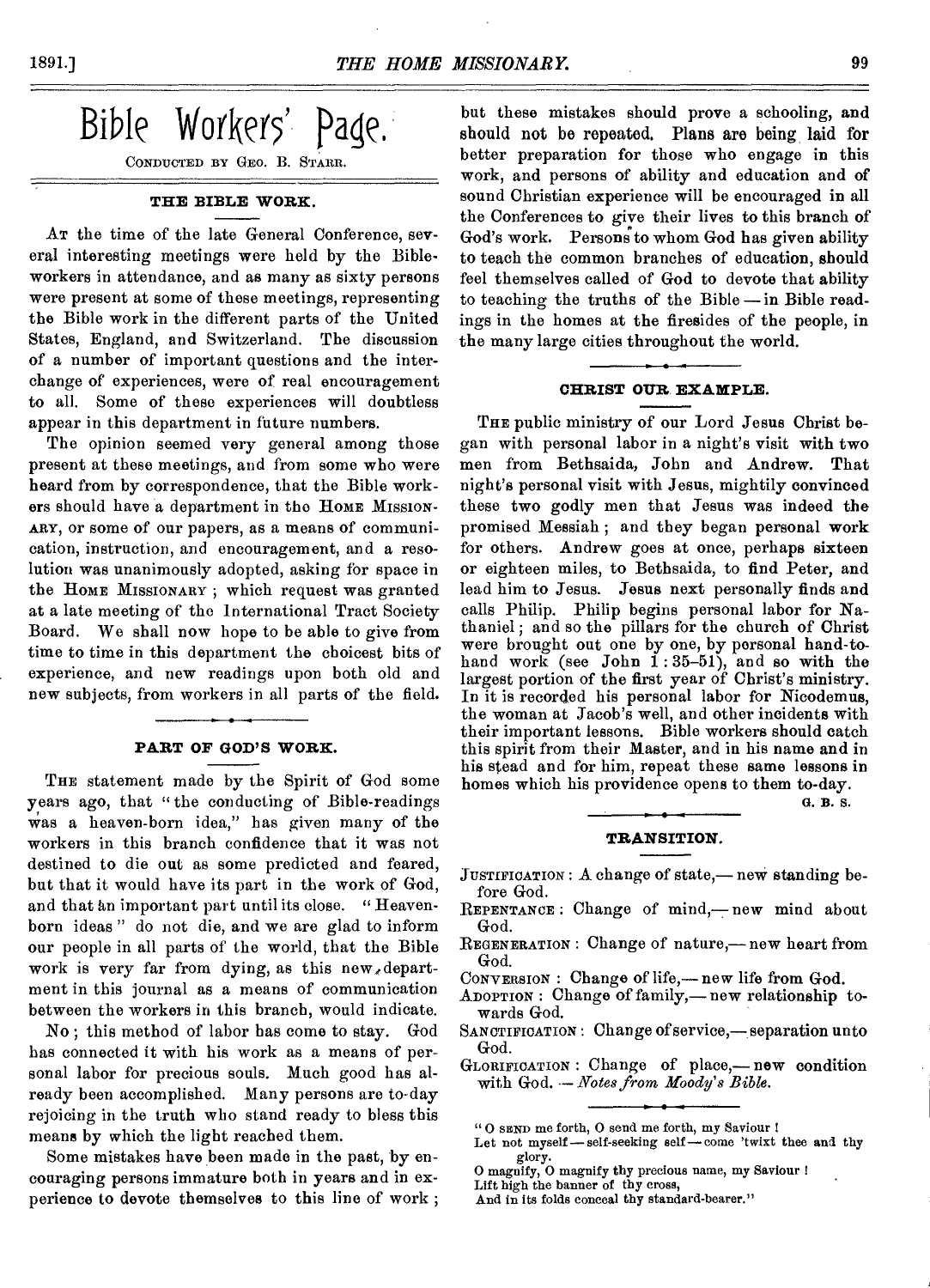# FOURTH SABBATH READING.

To be Read in the Churches, Sabbath, May 23.

### **CAMP-MEETINGS FOR 1891.**

THE camp-meeting season is right upon us, and already preparations for these meetings are in progress. Much has been written in the past in reference to their importance, and the necessity that none should deprive themselves of the privilege of attending if they possibly can do so. All that has been written in the past on this subject is not only equally true and applicable at this time, but as time passes on, and we come nearer the end, the solemnity and importance of our work increases.

The camp-meetings the present season will be of more than ordinary importance. The time has certainly come when there should be rapid advance all along the line. The present situation and circumstances are very favorable to this. As time has passed on, not only has every development in the political and religious world demonstrated the truthfulness of our position and the correctness of our views, but it is also being developed, that what we are pleased to call " present truth," is the only system that meets the demands, and satisfies the soul that hungers and thirsts for righteousness.

Babylon is fallen. Faith in God, and faith in the Bible as the word *of* God, is a rare thing in our time. The educated clergy of to-day have got above the simplicity of the word of God. All this is preparing the way for the arch deception of Satan to be carried into effect. The third angel's message is the truth for this time. It is not only a most faithful warning against the deceptions of Satan that are hastening the world on to destruction to-day, but it proclaims the everlasting gospel in its purity, which is the power of God unto salvation to every one that believeth. The work of the message is not yet completed. There are devoted men and women everywhere that are sighing and crying over the abominations that are done in the land, who have not lost their faith in God ; but while they see that faith is leaving their own church, they are continually praying God for light. Will God hear ? — Most assuredly he will. Then there are others who are in darkness, not having known God, who would readily receive the light if it was brought to them. Shall these go down to perdition without the opportunity of salvation? $\overline{-1}t$  cannot be. The Saviour declares that this gospel of the kingdom shall be preached in all the world for a witness unto all nations, then shall the end come. The first angel of the series of Revelation 14, declares that the gospel shall be preached to every nation, kindred, tongue, and people. No one will have any excuse in the day of God for not having accepted of the offers of the gospel.

The light which we have received places us under great obligat ions to God and to our fellew-men. The prophecies and the signs of the times locate us in the very close of time. We have been awaiting with interest the developments in our own government, which would bring about an image to the beast. Our country has already been stirred from one end to the other by this clamor for religious legislation. No one can mistake what this means. But are we ready for the full development of the image to the papacy? It seems to me that there is yet a great work to be accomplished by the message of God to the world, before the image is fully developed ; for when that time comes, what can we do to advance the truth ? The prophecy says we can neither buy nor sell. Our liberties will be taken from us. Under such circumstances, we could not do much to preach the gospel and send the truth to the different parts of the world. *Now,* yes, the present *now,* is the time to work. *Now* God's providence is holding in check the elements, which would immediately develop the image. *Now* the angels, in obedience to the divine command, are holding the winds that they blow not, that the servants of God may be sealed. We cannot overestimate the value of the *present now ;*  for it is full of eternal consequences. God forbid that we should rest on our lees, and be lulled to sleep by the siren song of peace and safety, when we are living right on the precipice of eternal perdition. This is the time for the most earnest activity for aggressive and well-organized efforts in every direction. Never was the situation more favorable for this than just now. The providence of God has gone out before us everywhere. The Macedonian cry is coming from every country ; nothing is lacking but consecrated men and means to go forth in the power of God, and carry his message to the world, and prepare a people for the Lord.

The reports from the work we have begun in foreign lands, are most encouraging. The Lord is blessing the efforts put forth, in a gracious manner. A letter from Elder J. F. Hansen, of Copenhagen, Denmark, reports that at their quarterly meeting on January 4, thirteen were added to the church, and at the April quarterly meeting, fifteen more were baptized and added to their number ; also that eight or ten more will unite with them very soon. L. Johnson reports excellent interest at Christiania and also at Moss. Elder E. G. Olsen reports twenty as having accepted of the truth within the last few weeks at Saurvig. Like reports have also come from Australia and New Zealand within a few days. Indeed, we have no discouraging report from any field. Our great perplexity is the lack of conse-Our great perplexity is the lack of consecrated talent for the work. We need men and money thoroughly consecrated to God. We cannot money thoroughly consecrated to God. plead that we are so impoverished that we cannot do anything. We have great resources in the large number of young men and women in our ranks, and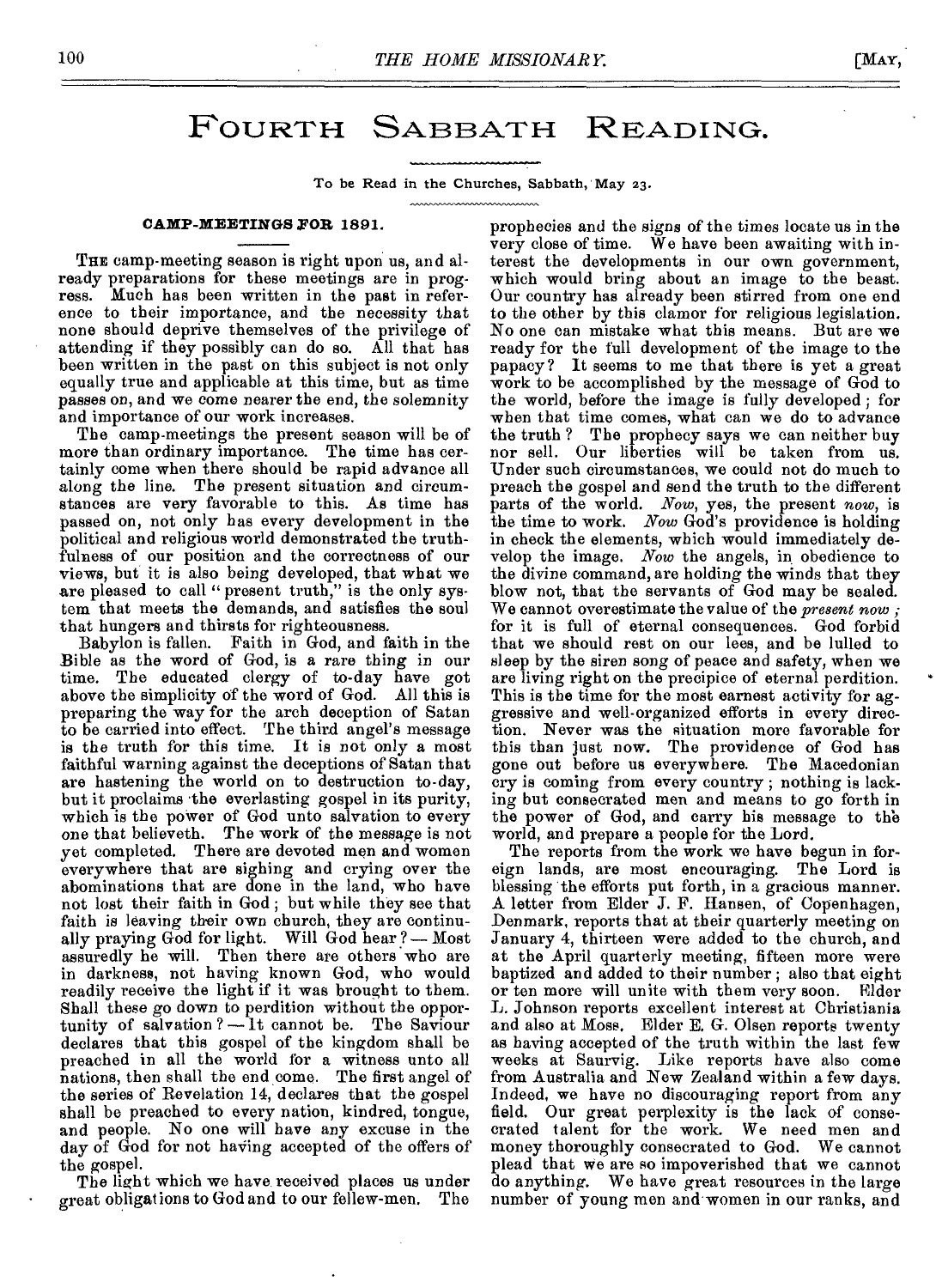they must be developed for the work. We pray<br>that God will raise up laborers. This is all very that God will raise up laborers. This is all very<br>good: but it becomes us to work as we pray. Faith good ; but it becomes us to work as we pray. is not something that sits still and folds its hands in idleness. " Faith without works is dead," says the inspired apostle. We are glad that there are some signs of an awakening on this subject, as seen in the increased interest in the establishment of schools for the educating of young people for the work. are also encouraged by the spirit of consecration manifested on the part of some of our youth. And we shall see much more of this among the young if the older people will lead out in more thorough work. The "Testimonies" have stated that there might be one hundred young men giving themselves to the work where there now is one, if it were not for our selfishness. Such statements are worthy of careful thought. Will we be without guilt in the day of God if our selfishness shall stand in the way of developing laborers that are within our reach ? Therefore let us work as we pray, and show our faith by our works. Every Conference should take a special interest in the young people in its midst. There are many of these engaged in other work, who ought to be connected with the cause. Conference committees, ministers, directors, church-elders, and parents have a special duty in this line. These things ought to receive special attention in all our camp-meetings.

Neither are we impoverished for means. There are abundant resources of means among God's people to accomplish his work in the earth. Look at the amount of money spent by professed Christians for personal decorations. We say *professed* Christians. True Christians are Christ-like ; and when we are Christ-like, we will do as he did ; we will have the same mind that was in him.

Money is needed for the work to-day. More might be accomplished if we had more means. But God's hand is not shortened, if we should prove ourselves unfaithful. God's power is not limited by us. If we had the consecrated laborers that we could send to the places that are calling so earnestly for help, I have not the least doubt but that we would get hold of the means by which to send them. If the church did not raise it, as it would be their privilege to do, God would move on the heart of some one to bring forth the means. I have not the slightest doubt in this matter.

The greatest difficulty with us is that there is so little faith in us ; we do not open the way for God to work. He has said, " Ask and ye shall receive ; " but God will not give to us merely to satisfy curiosity; there must be faith that will give him the glory.

Again : we are yet so carnal, so selfish, and lack so much of the spirit of true humility and meekness, that God cannot intrust us with a marked degree of his Spirit. He would gladly bestow more on us if we would use it to his glory. But we are so vain, so easily puffed up, instead of giving God the glory, we take it to ourselves, and become vain in our own imaginations. God is dealing with us in mercy, and

if we will but learn the lesson he is trying to teach us, it will be well ; but if not, he will leave us to the way of our own choosing, and call others to do the work that we might have done, to contribute the means that we might have given. These things must receive more than a passing notice at this time, and should be especially dwelt upon in all our campmeetings. The time has come to "go forward ;" advance steps must be taken all along the line.

There must be a consecration of ourselves and our means to God and his work. There must be a seeking God for a deeper spiritual experience. Many who profess the present truth are not converted ; many who have known something of the first love, have lost it, and have settled down to a dead formality. We need to repent and do the first works again. We must have a living connection with God daily. We are glad for some omens of good, but the work must be followed up and become general throughout all our ranks. At the coming campmeetings this matter should receive special attention. They should be seasons of deep spiritual revival. This being realized, will prepare the way for the development of another subject ; viz., laborers.

Everywhere we find ourselves crippled in the work for want of efficient and thorough-going laborers. The field everywhere is open, and from all quarters come earnest calls for help. Much more might be done in our home Conferences if we had more laborers. Foreign fields are calling, and we must send them help. Here are a host of young people among us, who should be gaining a religious experience, and a fitting up in our schools and other institutions, to enter the work wherever needed, according to their<br>fitness. We need ministers, missionaries, teachers,— We need ministers, missionaries, teachers,teachers not only well educated in the sciences, but teachers of deep piety, and full of faith in God and his word. We need editors,— men who not only have good mental endowments and a ready pen, but a consecrated heart. We need physicians,— physicians who will not have personal gain in view, but men and women who will enter the medical profession, and labor with the same motive as that of the minister and missionary ; yes, and who will relate themselves to the cause the same as the ministry and other religious workmen  $\rightarrow$  ready to be used in any way and in any place where the cause of God may need them. We need medical missionaries. The foreign fields are calling for help, and in most places a medical missionary can work to much better advantage and with much more success than any other missionary. A large number of our young men and women ought to be put in training for just such work. We need men and women to fill other important positions in connection with the work. There is a demand for sanctified and consecrated business talent in all our important institutions, such as our publishing houses, our schools, our sanitariums, where not only the religious, but also the financial, interests of the work must be eared for. All these need the best of business talent. Not the sharp, shrewd, and cunning ways of the world ; but, while it is thorough and efficient in business, at the same time it should represent the high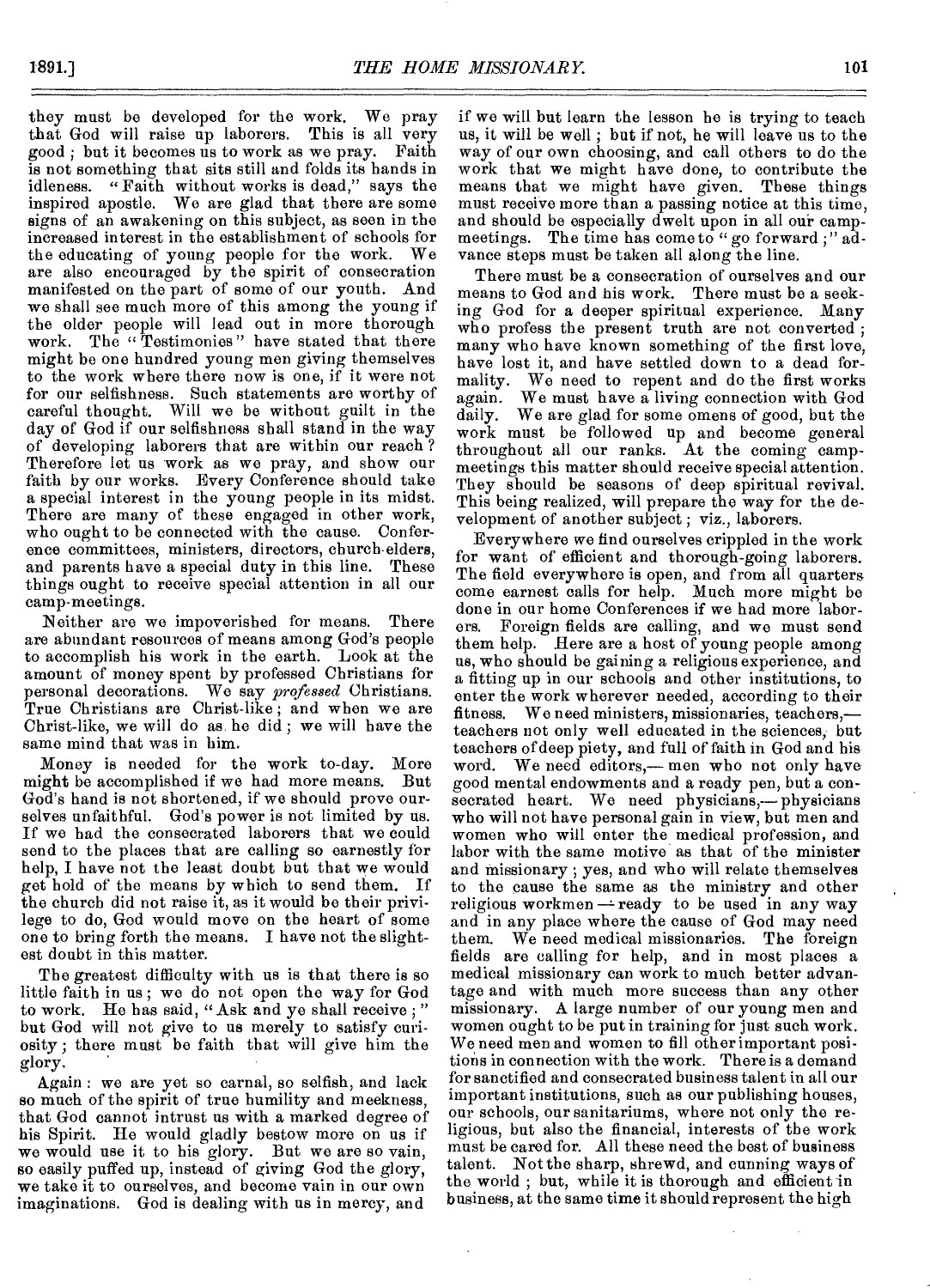and noble principles of the truth and the work which we represent ; so that not only our preaching, but our business as well, shall bear that religious mold that God would have it, and which will be in harmony with the high and holy character of our work.

We also need money to carry on the work, and to send missionaries and publish the truth to all the world. We cannot, we must not, be indifferent to all these important interests. What excuse could we offer if we should hold our peace in such an hour as this? Salvation must come, salvation will come. *If* we prove ourselves unfaithful and recreant to duty, God will raise up another people to do the work, and win the triumphs which might be ours.

All these things must receive careful attention. The camp-meetings afford an excellent opportunity to talk up the different interests of the work. How can our people appreciate the situation unless they become intelligent in reference to all branches of the cause? We cannot slight the camp-meetings except to our own great loss. Our time and our work are of the greatest importance, and neither old nor young can afford to be indifferent to God's requirements ; but in order to appreciate fully the time and the requirements of God, we must be intelligent.

Efforts have been made to supply experienced and efficient laborers for every camp-meeting ; and we expect that the camp-meetings of 1891 will be the best we have had so far. God is ready to do great things for his people, and the time has certainly come for an advance move all along the line.

0. A. OLSEN.

# **FOURTH SABBATH READINGS.**

CAREFUL thought has been given to the selection of subjects for the fourth Sabbath readings for the remainder of 1891, and the Executive Board of the International Tract Society has decided upon the following :—

June, " Our Duty to the Poor," S. N. Haskell.

July, "The Blessed of the Father," Mrs. E. G. White.

August, " Our Orphans' Home," J. H. Kellogg.

September, " The Gospel Commission," L. C. Chadwick.

October, "Mission Fields in America," D. T. Jones.

November, " Foreign Missions," W. C. White.

The fourth Sabbath in December will be occupied with the regular week-of-prayer reading.

These readings will all be prepared with a great deal of care, and should be brought before the entire membership of the denomination. We trust that the plan of having these articles read in the churches the fourth Sabbath of each month, will be adhered to as closely as possible. A large percent. age of our churches do not have regular preaching, and these articles, if studied together prayerfully, may be a source of instruction and encouragement to all. L. 0. 0.

# **REPORT OF LABOR, APRIL,** 1891.

#### Main Office.

#### RELIGIOUS WORK.

|  |  |  | Pages books and tracts sent to foreign countries $41,665$                                |  |                    |      |
|--|--|--|------------------------------------------------------------------------------------------|--|--------------------|------|
|  |  |  | ii a a a a a United States 10,747                                                        |  |                    |      |
|  |  |  | Number periodicals sent to foreign countries $\ldots \ldots \ldots$ 4,116                |  |                    |      |
|  |  |  | $\mu$ $\mu$ $\mu$ $\mu$ United States  1,687                                             |  |                    |      |
|  |  |  | Number letters written to foreign countries                                              |  |                    | - 78 |
|  |  |  | $\overline{u}$ $\overline{u}$ $\overline{u}$ $\overline{u}$ $\overline{u}$ United States |  |                    | -61  |
|  |  |  |                                                                                          |  | MRS. S. L. STRONG. |      |

#### HEALTH AND TEMPERANCE WORK.

|  |  |  | Pages books and tracts sent to foreign countries $18,650$<br>$\tilde{a}$ $\tilde{a}$ $\tilde{a}$ $\tilde{a}$ $\tilde{a}$ $\tilde{a}$ $\tilde{a}$ United States 4,511 |  |               |       |
|--|--|--|----------------------------------------------------------------------------------------------------------------------------------------------------------------------|--|---------------|-------|
|  |  |  | Number periodicals sent to foreign countries                                                                                                                         |  |               | -645  |
|  |  |  | $\mu$ $\mu$ $\mu$ $\mu$ United States                                                                                                                                |  |               | - 133 |
|  |  |  |                                                                                                                                                                      |  | LAURA C. BEE. |       |

#### NATIONAL RELIGIOUS LIBERTY WORK.

| Pages tracts and pamphlets sent out        | 60,615<br>637 |
|--------------------------------------------|---------------|
| " Manuals sent out                         | 200           |
| " copies "American States Papers" sent out | 17            |
|                                            | 15            |
| MARY E. SIMKIN.                            |               |

#### Chicago Office.

|              | Pages denominational publications sent out 15,780                     |     |
|--------------|-----------------------------------------------------------------------|-----|
|              | $\ddot{\mu}$ health and temperance publications sent out 4,224        |     |
|              | Number Signs, Present Truth, and Instructors "  422                   |     |
|              | Good Health and Pacific Health Journals $\cdots$                      | -26 |
| $\mathbf{a}$ | $Sentinels$ sent out $\ldots, \ldots, \ldots, \ldots, \ldots, \ldots$ | 556 |
| "            | letters                                                               | 404 |
|              | <b>JENNIE THAYER.</b>                                                 |     |
|              | SCANDINAVIAN WORK.                                                    |     |

| TENA JENSEN. |  |
|--------------|--|

THE report this month shows more literature sent out than last month in nearly every item. This is due principally to the fact that the secretaries have nearly all resumed their regular duties, while last month much of the time was spent in attendance at the annual meeting of the Society. We hope for the rest of the year to be able to present gradually increasing reports. 'The report of the Health and Temperance Department this month appears over the signature of Sister Laura C. Bee, although she has not as yet been able to complete arrangements to commence her office work, and the health and temperance publications reported in this issue as having been sent out, were nearly all sent out by Mrs. Strong in connection with her regular work. Sister Bee expects to commence her work some time this month. We are making a diligent effort to secure the preparation of additional tracts and leaflets for use in disseminating the principles of health and temperance.

The religious liberty report this month is lighter than usual. The work of this department is dependent entirely upon the activity of the workers in the field. We have constantly on hand a complete assortment of National Religious Liberty Association publications, and trust our readers will all feel the importance of using them wherever they can do so to good advantage.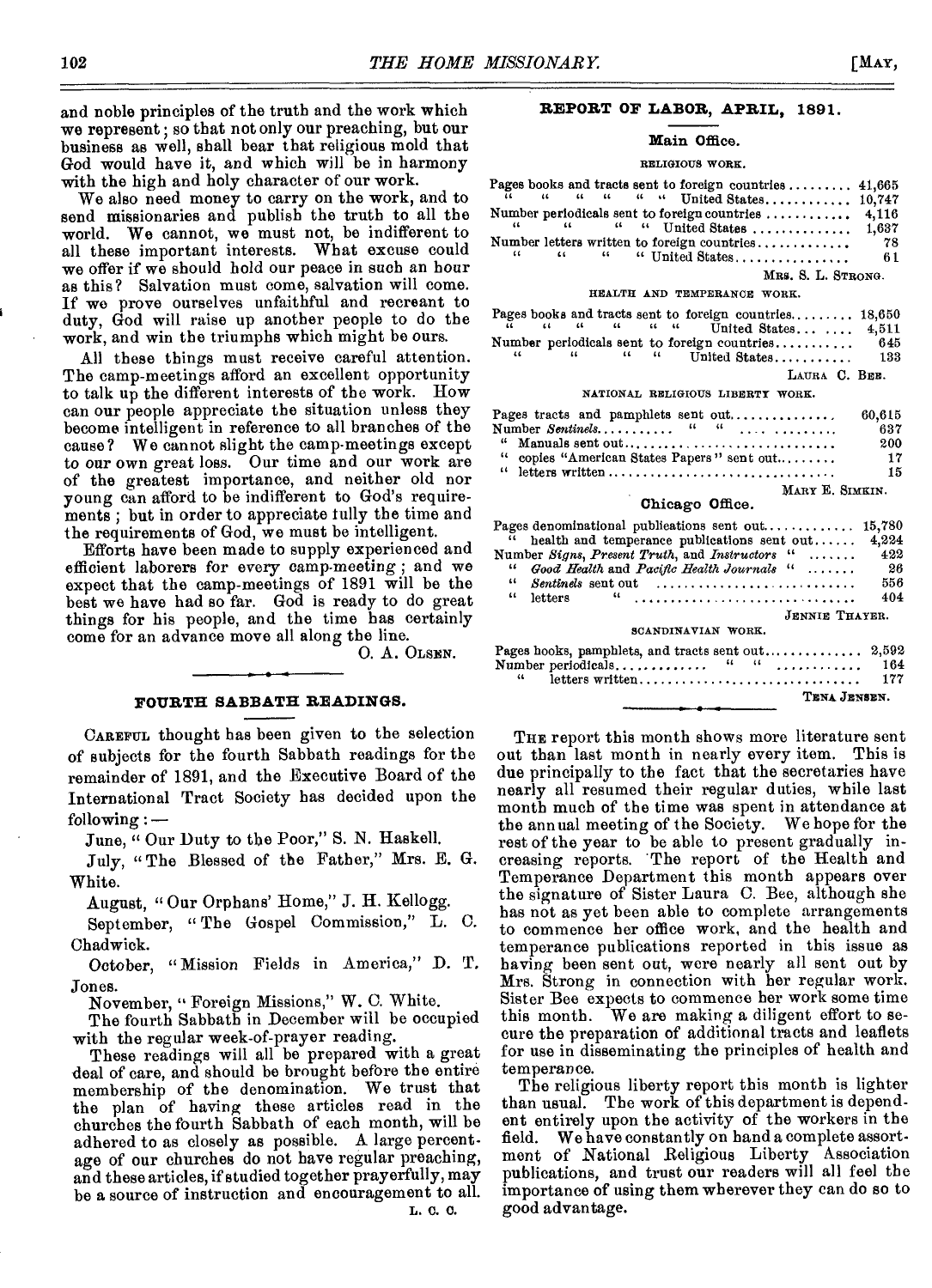# Extracts from Correspondence.

**FROM** a gentleman in Barbados, who has been receiving monthly supplies for more than a year, and of late has been considerably exercised over the Sabbath question, as the following extracts will  $\text{show}$  :  $-$ 

" **I** think it a duty incumbent on me to say something with respect to the work which you are quietly carrying on in our midst in this colony. As I wrote you some time ago, the packages of matter sent me from time to time have been regularly distributed, and although I told you there were no Seventh-day Adventists among the people, I find, like Elijah, that **I** am mistaken, in so far that many people have questioned among themselves why the Sabbath day of the Jew was not that of the Gentiles.

"This question has been silenced in like manner from time to time by the church through its many branches, and centuries having passed away since the inauguration of the change, and the greatest men of letters, according to the world's views, having bowed the knee to the change, leaves a diflfcult task for those who are willing to restore the day which God blessed and sanctified. There are, however, a few who are feeling that it should be observed, and since Mr. Ball's sojourn, have determined to keep the Sabbath day. You will now inquire, What of yourself ? What do you think of it ? Most certainly I am at one with you as to the day, and that it should be kept ; and Mr. Ball and myself have much to say on it. And I have tried to close my business on that day, but it seems I cannot manage that so suddenly. I pray God to point out to me the exact road I should walk in.

"I am much in debt to your kindness for the books sent me, the last being " Bible Readings " illustrated, which I shall keep as a memento of the society's work (having procured one of the nonillustrated copies from Mr. Ball), and the " Spirit of Prophecy," Vol. III ; previously, " Man's Nature and Destiny," and " Sabbath Readings," which are all very interesting.

"Mr. Ball has truly labored unceasingly, and although he has apparantly done little, judging by the converts, he truly can be said to have sown seed which will presently bring forth fruit abundantly, as people have been sent home to read anew that best of Books, which gives such stores of pleasure and information to diligent searchers. For myself, **I** have started to read it daily in my house, not as hitherto, but *thoroughly* through, and already has a new light been thrown on many passages formerly read without particular notice. As I told Mr. Ball, I am in God's hands, and must be disposed of as seemeth good in his eyes.

"I have promised to give Mr. Ball and his cause all the assistance I can on the Sabbath-day question, although the commandment is broken if we work only five days, as it commands labor on six days and rest on the seventh. The law of the land which we are commanded to obey for Christ's sake, and so as not to bring a reproach upon his work, takes one, leaving only five days.

"Another question that has been put to me, and which I did not feel able to answer right off, is: 'If my conclusion be correct, what is to become of the generations of Christians who have passed away during the eighteen centuries since the change ? Will you kindly answer this for me, as I am not quite clear upon the point myself ?

"Finally, I close for the present, anxiously awaiting your acknowledgment and reply. I need not tell you that my friends

are all about my ears, and, of course, 'some pleasant things are said; but they do not reach me. They rather make me more diligent in searching the Scriptures 'whether these things be so.'

"May God's blessing be upon your labors; and indeed, your work being for Christ's sake, it shall be blessed."

From St. Kitts, West Indies : —

"Permit me once more to thank you for literature sent me from time to time. I cannot but admire the good result from a careful and prayerful reading of what I have received. **I** desire to thank you for those to whom I have distributed them. The instruction received by all is worthy of note. We read and pray that God may bless your efforts in the upbuilding of his kingdom."

From Sierra Leone, West Africa :-

" There is no doubt in the fact that like a leaven the papers that you are sending are educating the masses about the relation of man to his Maker, and the obligation that man is under to that Maker. People are beginning to think for themselves, and to compare the teachings of Scriptures with what you are contending for, and to see which is which.

" We have for our consolation that truth must conquer and prevail. We thank you for the interest you have for us to have us always in remembrance."

From the island of Dominica, West Indies : —

"I can always read over the many papers **I** have received from you. I wish all the world could agree on the Sabbath question of keeping the same day, but I am afraid such a thing will never be ; in many other points also I feel that you are right."

From St. Vincent, West Indies : —

" I do most heartily and sincerely thank you for your gratuitous kindness in sending me the monthly supply of papers. I personally derive much good from their careful perusal, and they will amply repay those who earnestly examine them.

 $\sqrt[i]{I}$  always read them first, and then distribute to others, and there is every reason to believe that wholesome reading must enhance spiritual life and growth, and from the numerous quotations and passages given, many will become wise in the knowledge of Jesus Christ.

" From the extensiveness of your society's influence, I trust many will catch the flame, and readily be ieve on the Lord Jesus. Yes, what a grand company will there be in that great day when Christ shall come and appear to his saints; with what rapture shall they gaze on him who has washed and redeemed them by his own precious blood ! I wish you in your labors long and prosperous success, and hope that the Society may answer the end of its object."

# From St. Kitts, West Indies : —

"Many thanks for the tracts you have been good enough to send me. I have distributed a great many, and sincerely hope that they will have a beneficial influence upon the people, although your tracts and booklets have been written for a class of readers of superior education and social position to the peasantry of these West Indian islands. **I** am about to leave St. Kitts for Barbados, and I should be glad if you would send a lot of tracts to the Rev. Mr. - and he will be glad to distribute them, as be is doing the same kind of work."

From Barbados, West Indies : —

"Your letter of December 15, also the periodicals, and "Man's Nature and Destiny," have been inestimable blessings to me. therefore tender again my heartfelt thanks to the Society for its kindness to me so far.

"I felt the joy of realizing one's faith in a thing unseen when **I**  was privileged to receive a visit from Mr. Ball on the 5th inst. I must say that his presence did us good.

"In conclusion I trust that the great God of all in his love and mercy may direct the working of the Society, and crown it with many blessings evermore."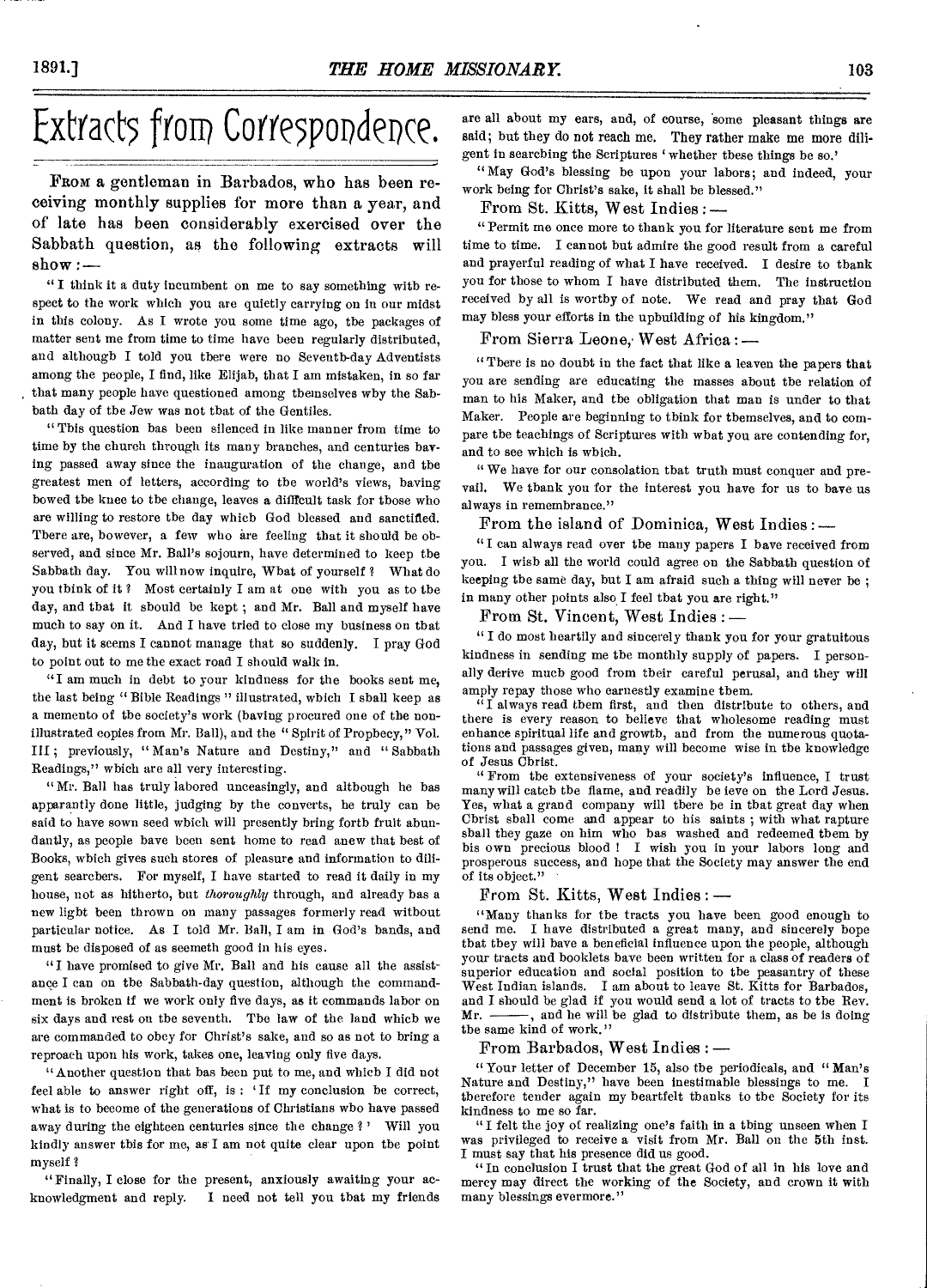# FOREIGN MISSIONS.

CONDUCTED BY W. C. WHITE.

#### **THE ARGENTINE REPUBLIC.**

#### EARLY HISTORY,

IT was in the year 1516 that Juan Dias de Solis, a native of Spain, sighted the coast of South America, and sailed up the Rio de la Plata. He was the first European to navigate this river, and the first to land upon its banks. His discovery, like the discoveries of many others, was accidental ; for his voyage was directed toward the Molucca Islands. He died on the Uruguan shore, and his seamen turned the prows of his vessels homeward, having accomplished nothing.

Ten years later, Sebastian Cabot entered the "river of silver." He gave to it the name it has He gave to it the name it has ever since borne. His voyage was more successful than that of his predecessor. He saw that the Indian natives wore trinkets made of gold, and he was fired with a desire to penetrate to the interior, to obtain some of the precious metal.

But troubles and jealousies at home caused him to return. "Before leaving, however, he founded the first European colony on the Rio de la Plata, by garrisoning the fortress of Santa Esperitu, which he had built."

In 1535 the city of Buenos Ayres was founded. It was at that time known by the name of "Santa Maria de Buenos Aires " (Saint Mary of the Good Airs ). In the name of this city can be detected the creed of its founders. From that day forward the Spaniards continued to colonize Argentine. But the history of the country is stained with wars and strife. Tyranny, which always accompanies Roman Catholic enterprises, hindered commerce, and trammelled the personal rights of the settlers.

We pass over that period of history embraced be• tween the founding of Buenos Ayres in 1535, and the adoption of the present Constitution of the Argentine Republic in 1871. During these years the country cannot be said to have enjoyed unparalleled advancement. There were wars with England, and wars with the Portuguese ; but worse than both of these, more destructive to the national prosperity in every way, was the civil strife between the dwellers on the soil of the same country.

Since the adoption of the present Constitution, things have materially changed. There has been comparative tranquillity, and consequently prosperity. The people of Western Europe have flocked to Argentine by the thousands. No such immigration has ever been witnessed, unless it be that to the United States.

### THE LAND ITSELF.

"The Argentine Republic may be roughly described as an almost unbroken plain, stretching— if we include Patagonia and the Gran Chaco— south to the Straits of Magellan, and the Argentines claim,

even to Cape Horn. The frontier provinces thus comprise some which have attained a considerable degree of civilization, and others which are yet steeped in barbarism and even unexplored. Buenos Ayres is equal to all the others collectively, in wealth, population, and importance. The city of the same name is the seat of the national and provincial governments, and one of the principal seaports of South America. In the refinement of its society, progressive spirit of the people, and activity of trade and industry, it yields to no other city on the continent, and has earned the title of the "Athens of the South." Entre Rios and Santa Fe have of late years attracted much notice as sheep farming countries. Cordoba, the heart of the interior, has received a great impulse from the Central Argentine Railway. San Juan and Catamarca are remarkable for their mineral wealth. Mendosa, at the foot of the Cordillera, formerly the chief city of the Cayo provinces, has emerged from the ruins of the earthquake of 1861. Santiago and other northern provinces have been hitherto so isolated as to be almost valueless, but the navigation of the Vermejo and the new narrow-gauge railways, will unite them, through Cordoba and Rosaria, with the river Parana, the great artery of the Republic."\*

The Argentine Republic is watered by magnificent rivers which flow transversely across the *Gran*  Chaco in the north, the pampas in the center, and Patagonia in the south, from their source in the Andean range on the west to the Atlantic Ocean on the east.

With the exception of the mining districts in the northwest of the republic, Argentine is essentially a pastoral country. The "pampas" is the name given to the South American plains, which correspond to the western prairies of the United States. In some districts the pampas has become a desert, covered with rocks and boulders ; in others it is composed of soil which furnishes luxuriant grass for the cattle of the *gaucho.* The pampas are devoid of timber. The tall and graceful "pampas grass," which in other parts of the world is considered a lawn ornament, here grows in wild abundance. The sod of the pampas is not dense and compact like that of the North<br>American prairies. "There are coarse and scattered " There are coarse and scattered tufts of hard and dry grasses, which cover the yellow clay like thousands of little islands. . . . At the place where their formation is most pronounced, the earth is cracked between the tufts, and is often washed away by the rains, so that the grasses are left as little eminences, the interstices sometimes being filled up with smaller species."

This is true of the pampas, in its natural state ; but wherever the country has been settled, the aspect is

<sup>\*&</sup>quot;The Countries of the World," Vol. HI, Chap. XIV, page 210, par. 2.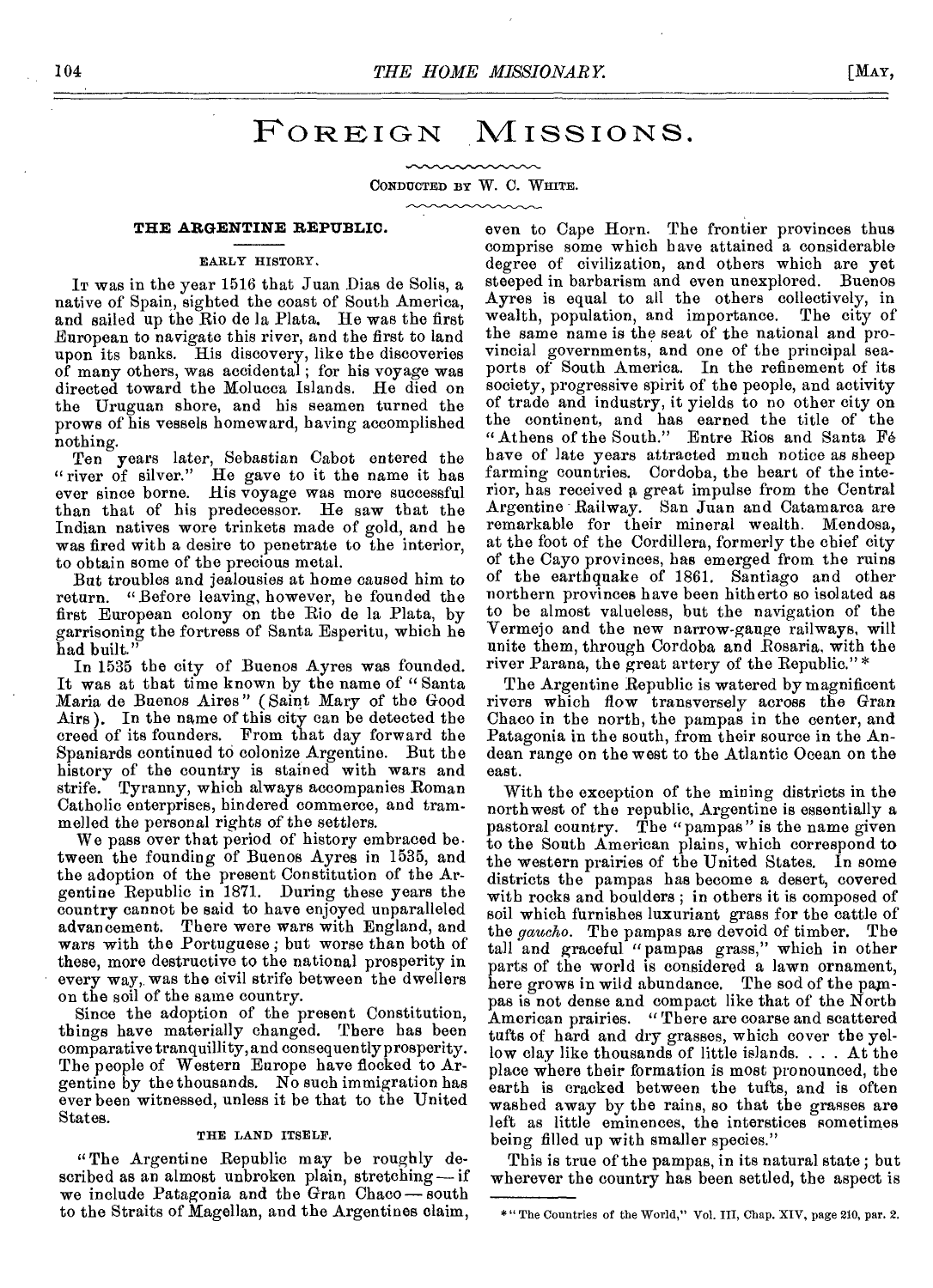changed, owing to the browsing of sheep and cattle. The coarse grass-tufts disappear, and are replaced by a compact, tender, and shorter herbage.

Peach-trees, grapes and figs, apples and pears, flourish in some localities. The *Eucalyptus Robinia* (false acacia), Paradise tree, and Lombardy poplar, are the principal shade trees planted. The "pita," or flowery aloe, forms the usual fence in the suburban county seats. This grows to a hight of thirty feet, and has leaves seven to eight feet long, and five to six inches thick. These leaves are in appearance something like a spear head. They are flat on top, with two sharp and sometimes jagged edges. As has been stated, they are several inches thick, and they taper off to another sword-like edge beneath. It has proved an impenetrable barrier to wild animals of the larger species, and even against Indian assaults.

The country, except in the more remote parts, is occupied by the great cattle and sheep stations. New-comers must now travel far into the interior to find vacant territory. Unfortunately, over much of the country the Indians still hold sway to such an extent as to be dangerous to the life and property of the white man.

" The stock on a cattle estancia is often as many as 10,000, divided into herds of 2,000 or 3,000 each, which two men can easily manage."

Wool, hides, and tallow are the staple products of the country. Cattle, sheep, and goats are extensively raised. " Domestic fowls are dear and scarce. Eggs will often cost eight cents apiece ; and a fullgrown fowl brings in the cities from a dollar to a dollar and a half."

Horses are raised in large numbers, and in some places roam wild over the plains. They were originally introduced into America by the Spaniards. Next to the raising of sheep, cattle-raising is the great business of the Argentines. " In no part of the world are there so many horned cattle, though butter, cheese, and milk are so scarce that not enough of the two former is made for the use of the cities, large sums being sent abroad to purchase what under proper management ought to be exported from the Rio Plate country."

# AMONG THE PEOPLE.

Argentine has a truly cosmopolitan population. It is estimated that the savage Indians who wander over the national territories of Gran Chaco, Misiones, Pampa, and Patagonia, number about 93,000. The Chaco tribes, before the arrival of the Spaniards, we're to a certain extent, at least, agriculturists. They were not given to roaming as much as those farther south ; yet at the present time, they are among the most intractable aborigines of the American continent. The Indians inhabiting the pampas are more orderly. They submit to their chiefs, and determine their policy according to the dictates of their ruler; "nevertheless the region between the Indian country and the settled portions of Buenos Ayres has been the scene of continual bloodshed, the very discipline of the Pampas Indians enabling them to unite in considerable armies, and thus more effectually harass the unfortunate *estancieros."* 

Italians are the most numerous foreigners. There

are less than half as many Spaniards as Italians, nearly as many Frenchmen as Spaniards, and about the same number of English and Germans (including Swiss) not born in the country. The representatives of the United States are comparatively few ; but in energy and influence, they make up for the numerical unimportance.

" Spanish is the national language ; yet in some parts of the country the old Guarani has not yet been entirely abandoned. English and French are taught in all the secondary schools, and German has of late years also asserted its claims to be studied."

The different races, both European and native, have intermarried perhaps to a greater extent in South America than in any other part of the world. The population is "recognized as having to a considerable extent as its basis the mixed descendants of the conquistadores, and the aboriginal tribes of the country. The negroes originally imported as slaves have also contributed their share to the general mixture of races, while the large immigration from the Mediterranean countries has naturally had its effect upon the character — moral, mental, and physical — of the Argentines." The people as a rule are open-hearted and liberal, the constant stream of immigration tending to keep society in a formative state, which is the "ruin of caste and social distinctions.

The traits of character which are exemplified by their lax farming and uneconomical management, run through the lives of the people in almost every particular. They are careless and indifferent, but possessed of a spirit of daring and bravado. " The sons of the Argentine Republic, in all the circumstances of life, manifest a supreme disdain of death ; and this same virtue—where the customs and habits are corrupt — sometimes causes but small esteem of the life of their neighbors."

The young people soon mature, and accordingly, at an age when in Europe his cotemporaries would be at school, the Argentine is engaged in laying a foundation for a home and a future.

Argentine is a land of foreigners. All have equal rights. Those born in other lands are eligible to all public posts, whether municipal, provincial, or national.

"Gaucho" is a name very prominent in South American literature. The gaucho is the peasant, the country man, as distinguished from the townsman,— but the name is usually applied to the native herdsman and farm laborers. Nominally, these men are Spaniards ; actually, in the majority of cases, they have a dash of Indian blood derived from their maternal ancestors. They are quiet and undemonstrative. Nothing excites them to surprise or admiration. The most they will say at news of war or peace will be, *"Quein sabe?"* (Who knows ?)

The climate is healthful. The spring is the pleasantest time of the year. As summer approaches, the heat becomes excessive, Christmas being the mid-summer of the south. During this season the ground becomes barren and parched. Tropical rains fall in winter, when the earth turns green again.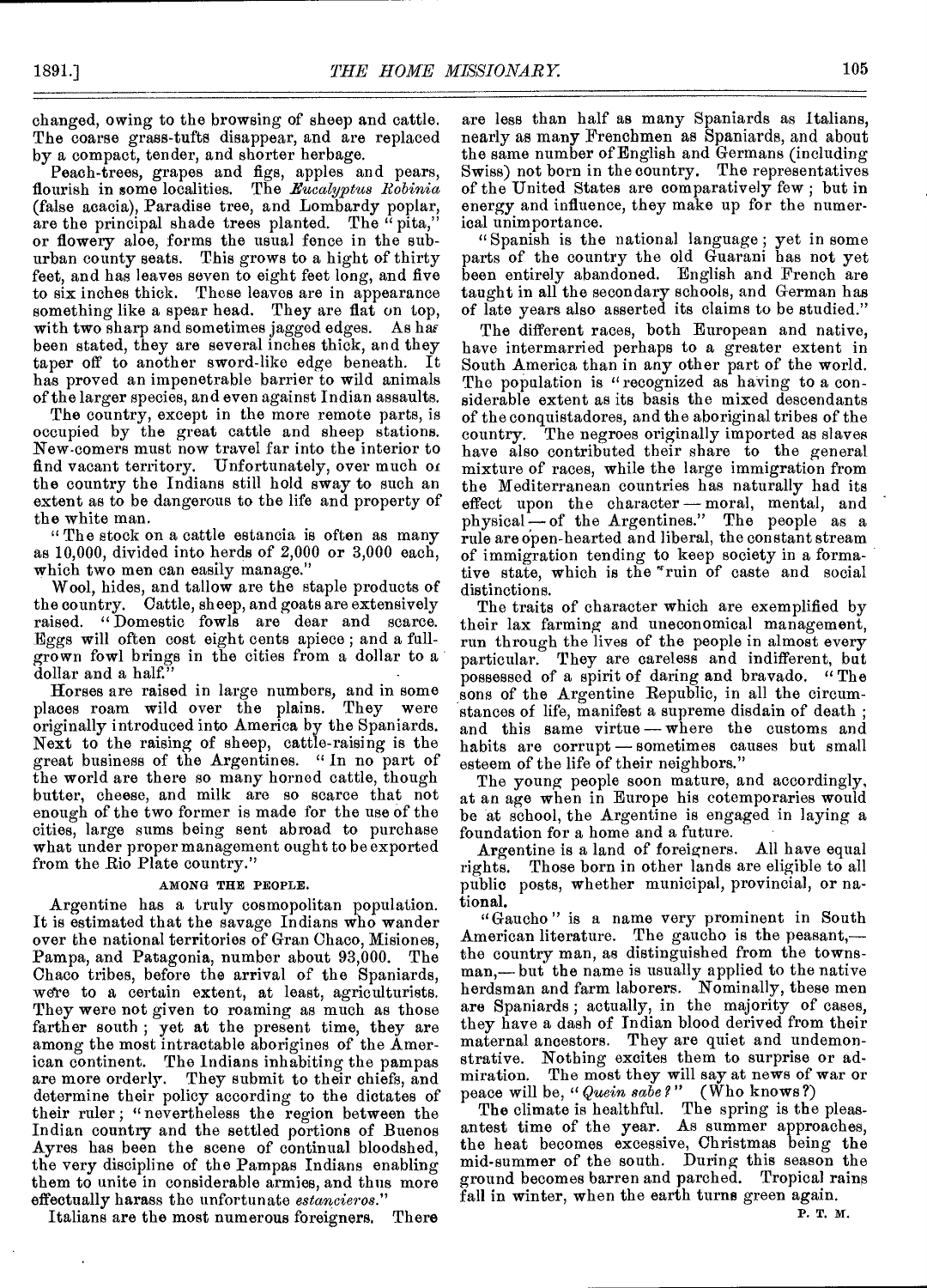# **A PLEA FOR MEXICO.**

IN these latter days we hear a great deal said about carrying the gospel to lands far distant across the seas ; but we seem to forget that there is a land just beyond our own borders, where a race of people are living in semi-heathenism. It is for this poor, down-trodden, debt-ridden, superstitious people that we wish to plead, trusting that some may be led to devote themselves to spreading the blessed truth among them.

We as a nation have not always dealt kindly with Mexico, and there exists to-day, to quite an extent, a feeling of hatred toward us. They say that we enter their land as government spies, and as we clasp them by the hand and call them brethren, we are only longing for their life-blood. Should we not feel it our duty to help to remove this feeling? Gain the confidence of the Mexican, make him feel that you are his friend, and desire his good, and you are sure to win him.

The hand of Rome was in the iron glove of Cortez, for the standard which that adventurer set up bore this motto in Latin, "Let us follow the cross, and in that sign we shall conquer," and so it •was that Mexico was overrun in the name of Castile and Rome, and was governed for three centuries for the profit of both, with relentless selfishness, that has left its broad impress upon the material and religious life of the nation to the infinite injury of both.

What the conquest achieved, the Spanish Catholic Church held fast. Catholicism was enforced by arms, and the walls of the new faith were cemented with the blood of those slain under its banner. The creed of force, and not of love, won the triumphs of the church in Mexico. With scarcely an exception, the priests indorsed and inspired the cruelties by which the power of the Spaniards was extended over the native races of Mexico.

The story of brutalities, of fire, of sword, by which these people were conquered, is recorded with satisfaction by the old Spanish writers, as fitting work done for the glory of the church. In all this dark chapter of history, one man stands out alone as an apostle of mercy, a true friend to the Indians ; and it was fitting that the greatest of Aztec painters should embalm the fragrant memory of that good friar, "Las Casas," the one prominent representative of the faith, who unceasingly urged a policy of clemency upon the Spanish rulers.

He says : " I saw kingdoms as full of people as hives are of bees, and now where are they ? Almost all have perished. The innocent blood which they shed cried out for vengeance ; the sighs and tears of so many victims went up to God."

It would be difficult to overdraw the splendor of the church in Mexico, before the late revolution. All contributed to its princely revenues. A tithe of everything produced there or imported thither went to the clergy. A century of toil had been expended to rear for the capital city the noblest cathedral on the continent. A century and a half had gone to make one only less grand in Guadalajara. At Puebla and all over the land, are to be found cathedrals of

note, all of elaborate carvings, and almost barbarous in massive elegance.

The churches are marvels of art, in brass carvings, golden candle-sticks so heavy that no man can lift them, images studded with precious stones, massive crucifixes and gold chalices, richly embroidered altar cloths, and gorgeous decorations of many designs.

Yet the church, with all its grandeur, has failed to improve the primitive condition of the people ; for certainly it is quite apparent that heathenism, idolatry, and rank superstition remain as before, the forms only being changed.

The love of pomp and display is as strong as in the days when Cholula instead of Rome was the sacred city, and the pagan spirit still taints the festivities of their religion.

A Spanish proverb says : " Tras la cruz esta el diablo " (the devil lurks behind the cross), and indeed one is constantly reminded that this is true in Mexico, where so many crimes are committed under permission of a power that sells indulgences, and grants immunity from danger to the poor " peon " who will pay his scanty "tlacos" for the blessed wafers, which he wears upon his temples. These religious delusions have the appearance of pieces of court-plaster, and he is made to believe that these additions to the toilet will ward off all dangers of plague, famine, and disease.

The strokes of the "Angelus" chiming from the many church towers, is a call of grace to the Virgin, and the good Catholic, no matter where, or how engaged, stops in his labor or in his pleasure to respond to the moment of prayer. The poor peon, loaded with his water-bottles just filled at the plazafountain ; the market-men and women bearing huge baskets of vegetables and fruits on their heads ; ragged children, suffering or merry ; even the " cargador," with heavy crates of merchandise strapped to his back, under which he is perhaps staggering to the custom house — all these halt a moment, lower their heavy burdens, if possible, or with them poised on bended backs, and with their poor, brimless or crownless hats removed, stand with lowered eyes in obedient prayer as long as the bells toll their saintly message.

The idea would be beautiful, if it but raised their darkened minds, and blessed their crushed hearts with hopes of heaven ; but instead, their prayer is but a repetition of meaningless words, an added superstition, whose observance will never elevate, any more than the form of turning to the east and calling aloud to Allah, in answer to the tocsin, will elevate or christianize the Turk. As the last note dies away to be echoed by churches farther on, the busy wheels of life roll onward as before ; the libertine walks on in his pleasure, the laborer resumes his dreary way, and crime completes the task it had impiously begun.

Look for one moment at an image, in life-size, before which these poor people bow. One stands in the hall of the church inclosed in a large glass case. The face is pale, ghastly, and agonized, the hair matted with blood which stands in great clots on the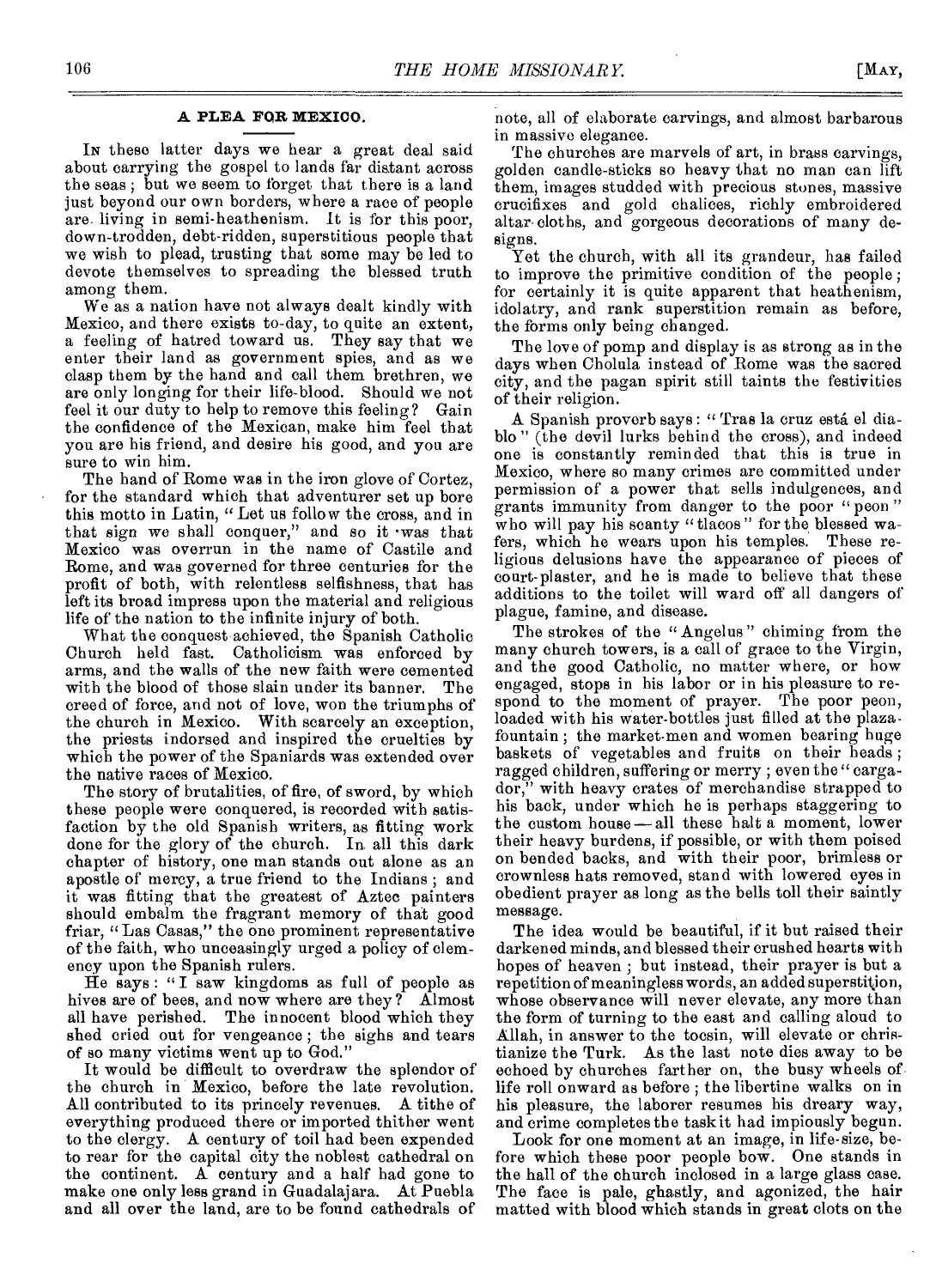forehead and about the wounds from the crown of thorns. The breast is bare, and from the pierced side streams of red blood flow. In the feet and hands are also wounds frightfully torn and mangled ; —an awful handling of the sacred subject, and a fearful picture to impress so realistically upon the superstitious minds and hearts of these benighted, suffering specimens of humanity, who certainly need all the help and brightness that religion in its purity can give them.

Life among them is one continual round from mass to confessional, from confessional to penance ; and in consequence there exists a condition of degradation and wretchedness beyond belief, and difficult to imagine. It is estimated that two thirds of the population,— something over ten million,— are unable to read. There are only about eight thousand Protestants, and a greater number who have never seen a Bible. Can we realize this ? Have we ever given it a moment's consideration ? God help us to see and realize the condition of this race so near us, and arouse ourselves to immediate service in their behalf. C. A. Osborn.

THE country in Argentine, as distinguished from the cities, is known as the " camp." In Australia it is known as the " bush," and in India as the " mofussil."

A REMARKABLE bird inhabiting the aerial regions of South America is the condor. It is never seen away from high mountains, over which it soars in solitary aërial empire. It swoops down upon young cattle, and immediately tears out their tongues, so as to prevent their giving the alarm. mences its work of slaughter.

THERE is under consideration a plan for a grand South American Roman Catholic Council on the model of the one recently held in Baltimore. When it will be held is not yet decided, but the majority of the bishops indorse the project. The aim of the council will be the entire reorganization of the American churches. *Independent.* 

COLUMBIA was the first part of the American continent visited by the Spanish navigators. This was in 1499-1500. In 1502 Columbus visited the coast in several places. In 1508 the Spanish had taken possession at several points, and the Spanish crown made grants of land to Ojeda, the first explorer.

AT a recent religious gathering in Buenos Ayres, representatives of eleven different countries took part — people from Spain, Italy, Germany, France, England, Scotland, Africa, Uraguay, Chili, the Argentine Republic, and the United States. This was an unusually cosmopolitan congregation.

THE Inter-Continental Railway Commission, which is composed of delegates from the republics of North and South America, has about completed the preliminary work of the Conference, and has adjourned until Feb. 1, 1892. An Executive Committee has been appointed, and an office has been taken in Washington, D. C., which will be used as permanent head quarters.— *Chicago Tribune.* 

From the speech made by President Harrison, at Galveston, Tex., it is very evident that he is in favor of reciprocity treaties between the North American Union and the States of South America.

IT is estimated that there are 62,000,000 people who speak the Spanish language. If this is the case, it is second to no language spoken by civilized nations, save the English.

# **QUESTIONS.**

# ARGENTINE.

1. WHAT European first sailed up the Rio de la Plata?

2. In what year was this ?

3. Who. landed on the banks of the "river of silver" in 1826? What was the result of his visit? What was the result of his visit?

4. When *was* the city of Buenos Ayres founded ? Tell what you can about the city as it is to-day.

5. What can you say concerning the internal tranquillity and prosperity of Argentine prior to the adoption of the present Constitution ?

6. In what year was the present Constitution adopted?

7. Briefly describe the physical aspect of Argentine.

8. Point out on the map the chief cities of Argentine, and tell what you can about them.

9. Is Argentine an agricultural country ?

10. What can you say of its cattle and sheep interests ?

11. What is the general appearance of the pampas ?

12. What are the staple products of the country?

13. Briefly describe the character of the Indians

found in Argentine.

14. What foreign nations are well represented in Argentine ?

15. What do you know about the languages spoken ?

16. Are society lines closely drawn ?

17. What is the reason of this?

18. What is the general character of the people?

### MEXICO.

1. What semi-heathen nation borders on our own country?

2. How do the Mexicans regard us?

3. When the Spaniards conquered Mexico, what creed was enforced ?

4. What can you say concerning the Catholic Church in Mexico prior to the late revolution ?

5. What can you say of Mexican church edifices? What spirit tainted the religious festivities ?

6. What is the general condition of the Mexicans? What has caused this degradation ?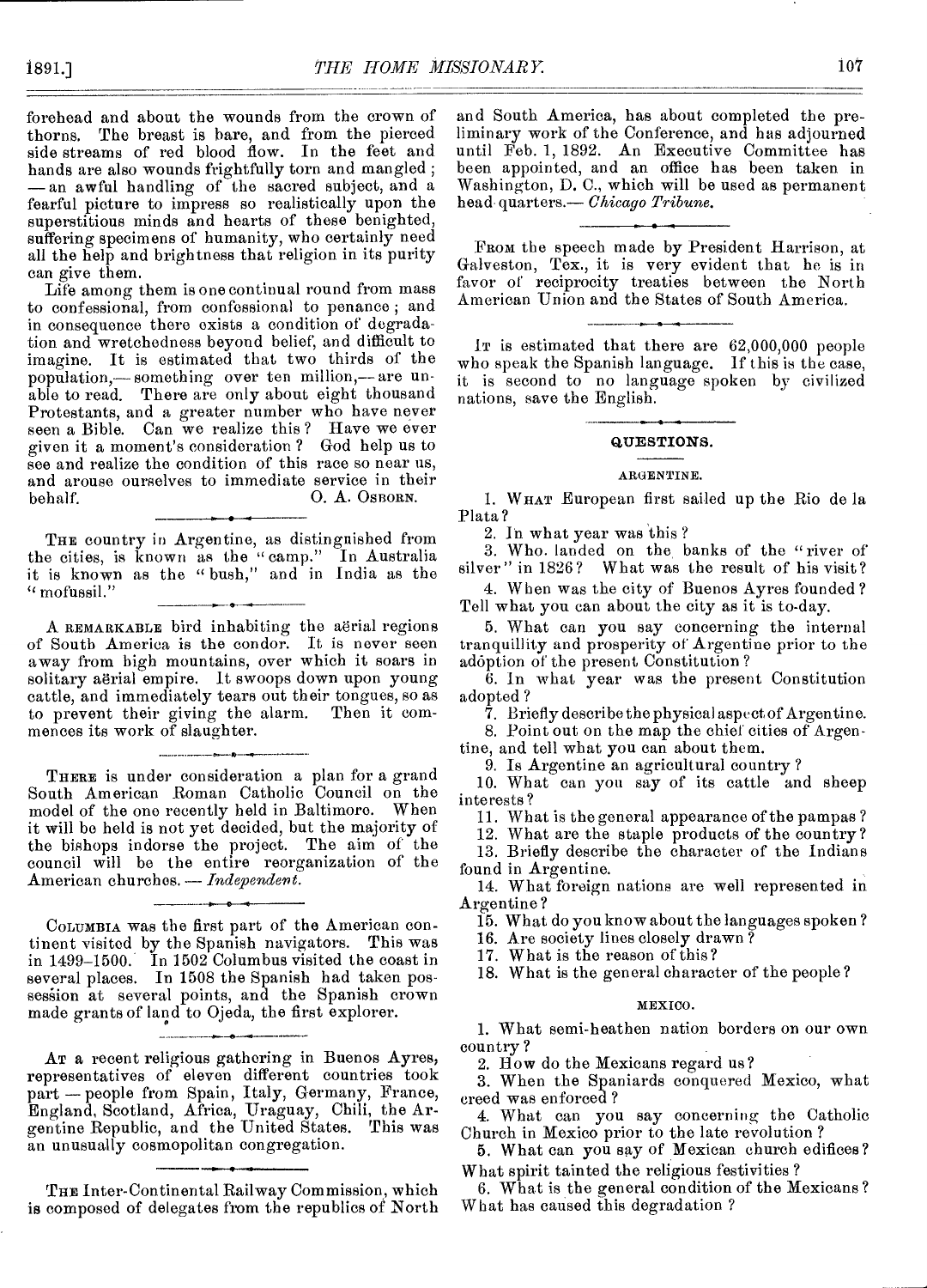# RELIGIOUS LIBERTY.

maaaaaaaaaaa

CONDUCTED BY W. A. COLOORD. mmmmm

# **ANOTHER SUNDAY ASSOCIATION.**

IN addition to the National Reform Association, the American Sabbath Union, the Chicago Sundayrest League, and a number of allies in the shape of the Sabbath Observance Department of the Women's Christian Temperance Union and the Sunday planks in the Prohibition platforms, another church organization for the creation of public sentiment in favor of Sunday legislation, has recently sprung into being, called the " Columbian Sunday Association." The following are set forth as its " objects" :  $-$ 

" 1. To prevent by every practicable means the calamity to our country and the injustice to the fifty thousand or more employees of the Columbian Fair and related industries, by opening the Exposition on Sunday.

" 2. To distribute literature showing the advantage that has come to America from the observance of the American Sunday, this literature to be printed in all languages, and to be especially distributed during the World's Columbian Exposition of 1893.

"3. To arrange for and carry on great mass meetings on the Sundays during the season of the World's Exposition, to be addressed by distinguished speakers on themes appropriate to the day. Chorus singing to be a feature of these meetings.

" 4. To assist in securing occasional holidays for all working people,— men, women, and children, that they may from time to time attend the World's Exposition, and particularly to this end — to make more nearly universal the weekly Saturday halfholiday."

Rev. James P. Mills is advertised as Financial Secretary of this association, with office at 185 Dearborn Street (fifth floor ), Chicago, Ill. This same gentleman in 1886-88 acted as District Secretary of the National Reform Association. In 1889 the North Ohio Conference of the Methodist Episcopal Church in their annual session appointed him State Secretary of the American Sabbath Union, and in 1890 the same Conference appointed him as General and Field Secretary of the Sixth District of the said Union, which embraces the States of Illinois, Indiana, Iowa, Michigan, Minnesota, Ohio, and Wisconsin. It will thus be seen that the National Reform Association, the American Sabbath Union, and the Columbian Sunday Association are, in essence, all one. The success of one will be the success of the others, and a greater calamity will never befall this country, no a greater apostasy

occur to Protestantism, than when the cherished scheme of each and all—the teaching of religion by  $law$ —shall be realized. W. A. C.

# **SEVENTH-DAY ADVENTISTS AND THE N. R. L. ASSOCIATION.**

THAT Seventh-day Adventists are the progenitors and prime-movers of the National Religious Liberty Association should neither be concealed nor denied by any member of the Association or of the denomination. There could be no more use in denying this than there could be in denying that Methodists took the first step in the organization of the American Sabbath Union, or in denying that the Reformed Presbyterians are the originators of the National Reform Association. And what is more, when we come to examine the principles and objects of these different organizations, we find that so far as the denominations are concerned, there is no more cause for shame in the first case than in either of the latter two ; while the principles and work of the latter two organizations named, are directly subversive of civil and religious liberty, and, though unintentionally so, it may be, tend directly toward a union of church and state, the objects of the National Religious Liberty Association are to call the attention of the people to the true principles of civil and religious liberty, and sound a note of warning against the uniting, in this country, of church and state.

Rev. Z. R. Ward, a prominent Methodist minister, of South Dakota, attempted to criticise the National Religious Liberty Association, in the *Parker* (South Dakota) *Press,* of March 14, 1891, in the following manner. He said :—

" It is simply the Seventh-day Adventists carrying on their controversies under different aliases, as the National Religious Liberty Association, the *American Sentinel,"* etc.

To this we replied in the same paper, under date March 28, as follows : —

"That Seventh-day Adventists are prime-movers in this Association is true ; but it is also true that members of other denominations are also connected with it, and advocate its principles. A letter just received from West Sunbury, Pa., dated March 12, 1891, says:—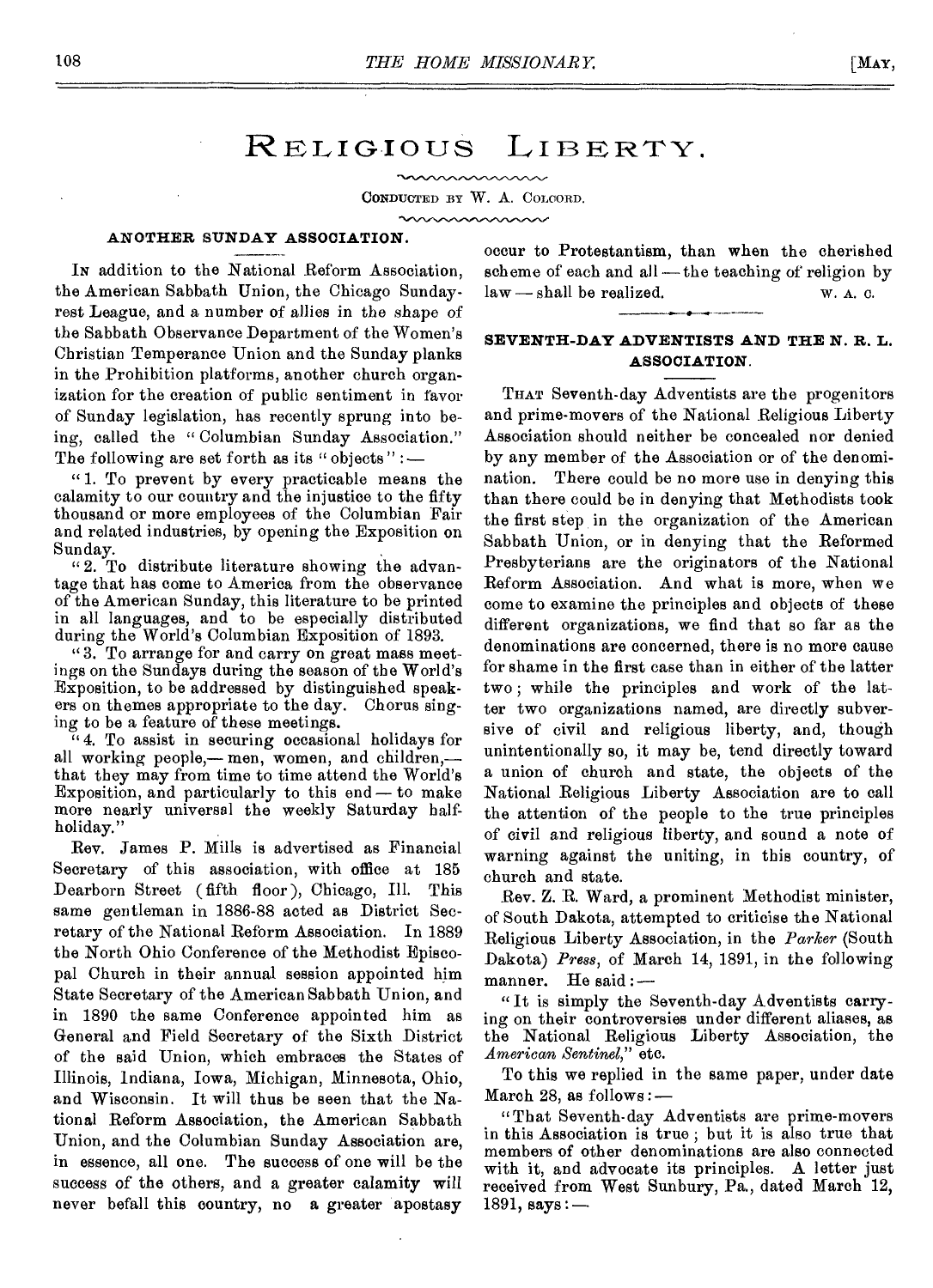"'Last October I sent you one dollar to have my name enrolled as a member of the National Religious Liberty Association, for which I have your receipt, dated October 28. Therefore, I hope you will entrust me with leaflets and literature for distribution. I think I could do a good work in the Presbyterian church, of which I am a member. I was a subscriber to the *American Sentinel* in Oakland and ever since, and approve its teachings, all but its leaning toward the seventh-day Sabbath. I shall look for literature.'

"As to aliases, we might inquire why Mr. W. does not come out with his full name, and tell us that he is Rev. Z. R. Ward, of the Methodist Episcopal Church [To his articles he signed himself simply Z. R. W.'], and that that church, in 1888, took the initiatory steps in organizing an association called the 'American Sabbath Union,' the object of which, according to Article 3 of its Constitution, is 'to preserve the Christian Sabbath as a day of rest and worship,' and to seek to preserve it thus *by law ?* Is he ashamed of any of these things? He seems anxious to bring the controversy into denominational lines. But when he does this, he should not forget that he has a denomination of his own to defend. Have not Seventh-day Adventists as much right to form an association to oppose religious legislation as have the Methodists to form one to favor such legislation ?"

If the principles are sound, the originators and advocates of them need not be ashamed to show their colors. And of the Declaration of Principles of the National Religious Liberty Association, Mr. Ward, in the *Parker Press* of April 11, is forced to  $s_{\alpha}$ : "This Declaration of Principles is quite unobjectionable." "They are very good. They are just such as all evangelical churches of Christendom believe in. It is just what the Methodist Episcopal Church believes in, and what the American Sabbath Union is organized to protect and defend."

To this we replied: "Well, we wonder! Then, where is the cause for disagreement ? But let us see. Let us read the fourth Principle : 'We deny the right of any civil government to legislate on religious questions.' Does Mr. W. and the Methodist Church indorse this ? If so, why is it they are demanding the civil government to enact a national Sunday law, and clamoring for stricter State Sunday laws, when such laws are legislation upon a religious question ? "

We think from the above it will be seen that whether the controversy comes between the different organizations as such, or between the religious denominations which gave birth to them, the question simply narrows itself down to the principles and objects of each association, and must, after all, be settled upon its merits. If the objects of the

American Sabbath Union and the National Reform Association are bad, they cast just so much reflection upon the denominations which originated them; and if, on the other hand, the objects of the National Religious Liberty Association are good, by so much has the denomination which gave it birth whereof to be proud. And the fact that members of other denominations can indorse the principles of the National Religious Liberty Association, become members of it, and engage in the distribution of its literature, and that even its avowed enemies are forced to confess that those principles are good, speaks volumes in its behalf. W. A. C.

# **REPORTS FROM THE FIELD.**

BROTHER H. F. PHELPS, of Brainerd, Minn., who has been engaged in Religious Liberty work, sends in the following letters recently received from those to whom circulars and literature had been sent.

The following is from a lawyer : —

" Any legislation, either state or national, tending to secure or favor any religious sect or creed, either in church or school, ought to be opposed, and given no rest, by every lover of constitutional liberty, whatever his political or religious faith may be. Make life for it impossible."

Another, a minister, writes : —

"I will hasten to reply, and it will take but few words either; I can do it all in two; viz.,  $\ell$ I agree;' or, to use your own words, 'Keep church and state forever separate.'"

Another writes : —

" I agree with the principles of the Association. It will be a sad day for the country when the state shall dictate our religion for us. I hope but few will be willing to do this."

A county commissioner writes :—

"I will do all I can to set this matter before the people in its true light. Anything I can do, be assured, I am willing to do."

Another adds :—

" I am in sympathy with all the principles of the Association."

A post-master writes : —

" We should consider that rights of conscience are a great thing. I received your letter and leaflets. The neighbors took quite an interest in the matter, and wanted me to get petitions signed. All of your papers are grand."

Another county commissioner says : —

" I received your letter of a late date, and I thank you very much for the reading-matter. It is excellent; just to the point. I am very much interested in this question, and think the Constitution is all right as concerns religion."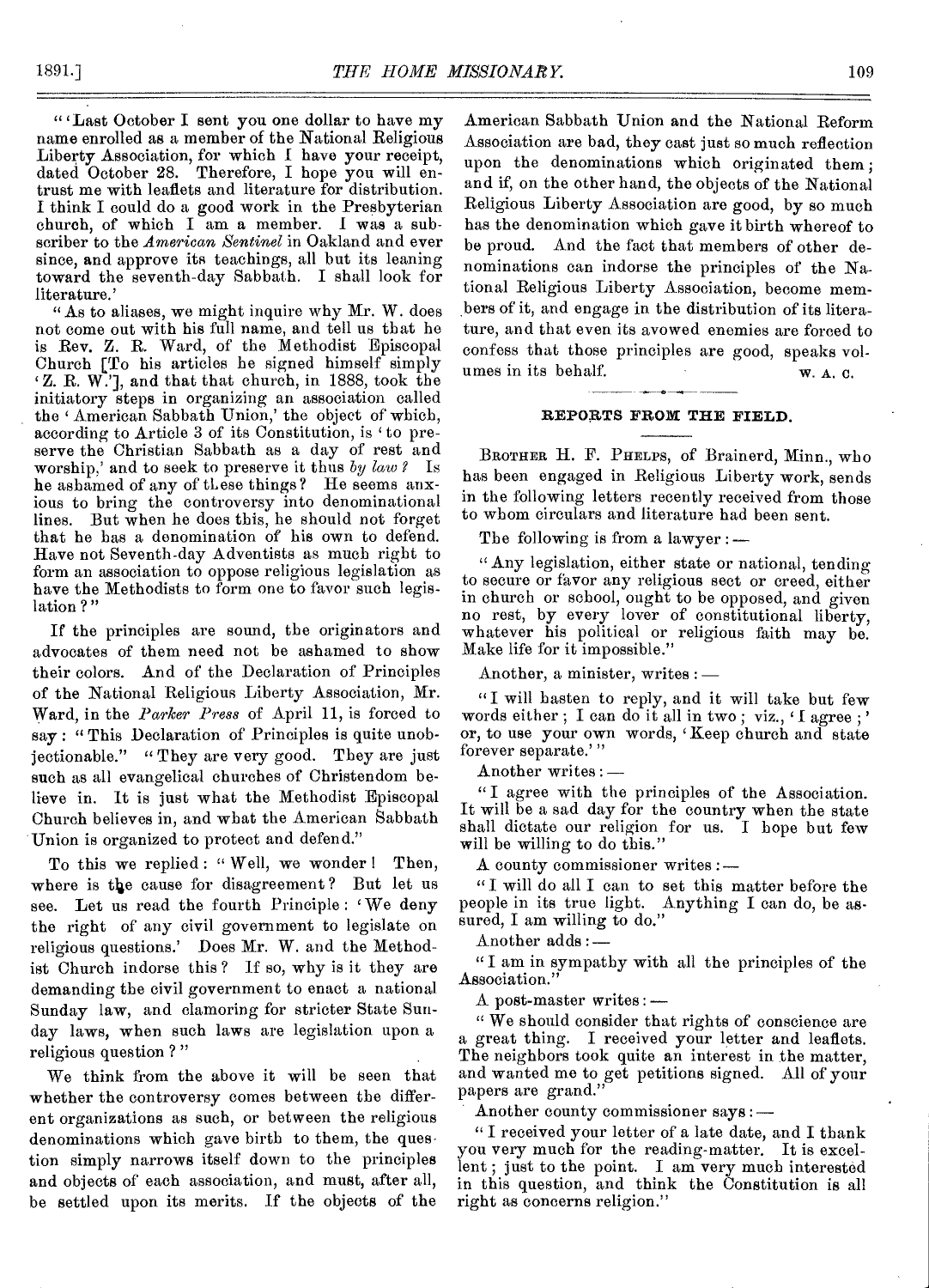# HOME MISSIONS.

CONDUCTED BY Miss JENNIE THAYER.

mannannan

### THE SECRET OF SUCCESS.

IN our Saviour's temptation, when Satan told him to command the stones that they be made bread, he replied, " It is written, Man shall not live by bread alone, but by every word that proceedeth out of the mouth of  $\text{God."}$  Matt. 4:4. If we turn to Deut. 8 : 3, we find that God considered it so necessary for his people to learn this lesson that he taught it to them by humiliation and suffering. "Now all these things happened unto them for ensamples : and they are written for our admonition, upon whom the ends of the world are come"  $(1 \text{ Cor. } 10:11)$ , and it would be well for us to endeavor to learn the relation of this lesson to us as workers for Christ.

In John 15:8, Christ tells his disciples, "Herein is my Father glorified, that ye bear much fruit," and he also says, " He that abideth in me, and I in him, the same bringeth forth much fruit ; for severed from me ye can do nothing." Verse 5, *margin.*  Thus we see that abiding in Christ is the condition upon which the ability to labor successfully in the cause of God depends, and if we would glorify God by bearing much fruit, we must learn how to abide in Christ.

In John 6:56, we read, "He that eateth my flesh, and drinketh my blood, dwelleth in me, and I in him," and in the seventh verse of the fifteenth chapter, we find, "If ye abide in me, and my words abide in you, ye shall ask what ye will, and it shall be done unto you." *By* comparing these texts, we must conclude that eating the flesh of the Son of man is having his word abiding in us. " We eat our Lord's flesh when we meditate lovingly upon his word. The Word is in the words."

As in the natural world all animate objects require proper food to sustain life, so in the spiritual world life and growth cannot be maintained without spiritual food. In the natural world, it is the trees and vines which are in a healthful, growing condition, that bear the fruit, and no one looks for fruit on a dead tree or a dead branch ; so in the spiritual world only those who are alive and growing in the Christian life, can be a help to those around them, and bring others to the fold of Christ.

As in the natural world the food that has been provided must be received into the organs that are prepared to assimilate it in order that it may give strength and vitality to the system, so in the spiritual world the food that has been provided must be received into the heart and mind, and appropriated by faith, in order to impart spiritual life and growth.

Christ told his disciples, "Except ye eat the flesh of the Son of man, and drink his blood, ye have no life in you" (John 6 : 53), and we learn from James 1 : 21 that if we receive with meekness the engrafted word, it is able to save our souls. This is in harmony with the conclusion already drawn, that eating the flesh of the Son of man is living on his word, and that only those who do live upon his word can bear fruit to his glory, because they alone have life in them.

Christ says further, " The words that I speak unto you, they are spirit, and they are life." John 6 : 63. Peter exhorts us to " desire the sincere milk of the word, that ye may grow thereby." 1 Peter 2 : 2. It seems evident from these texts that the spirit, and life, and growth are all obtained through the word of God when it is appropriated by faith, or submitted to the process of spiritual digestion.

Is it any wonder, then, that Job should say, " have esteemed the words of his mouth more than my necessary food"? or that David should exclaim, " How sweet are thy words unto my taste I yea, sweeter than honey to my mouth " ? or that Jeremiah should testify, "Thy words were found, and I did eat them ; and thy word was unto me the joy and rejoicing of mine heart " ?

When Christ<sup>'</sup>ascended to heaven, he instructed his disciples to tarry at Jerusalem till they were endued with power from on high, before going forth to engage in his work. For nearly three and a half years they had enjoyed the companionship of him whose enemies witnessed, " Never man spake like this man," and listened reverently to his words. Their hearts were filled with sadness at his departure, but he had told them that it was expedient for them that he should go to the Father ; for if he went not away, the Comforter, or Holy Spirit, would not come to them ; but he said that they should receive power after that the Holy Ghost was come upon them. Acts 1 : 8.

From this we learn that it is the Holy Spirit that gives power to the work of God. Ptevious to Christ's ascension, the Holy Spirit had not descended upon the disciples, but now it was designed that the Spirit should accompany the word. As we read the Acts of the Apostles, we find abundant evidence of the power of the Spirit that attended the word, when presented to both Jews and Gentiles, and Peter plainly states that the promise of the Father to bestow the Holy Spirit is " to all that are afar off, even as many as the Lord our God shall call." Acts 2 : 39.

" Before that momentous day, his fullness was the prerogative of only the few, the *elite,* the Elijahs, and Isaiahs, and Daniels; but since that day he has been shed forth in all his plenitude on the many on women and children ; on obscure thinkers and hidden workers ; on handmaids and servants ; on all and any who were prepared to fulfill the conditions, and to abide by the results. Why not on us ? "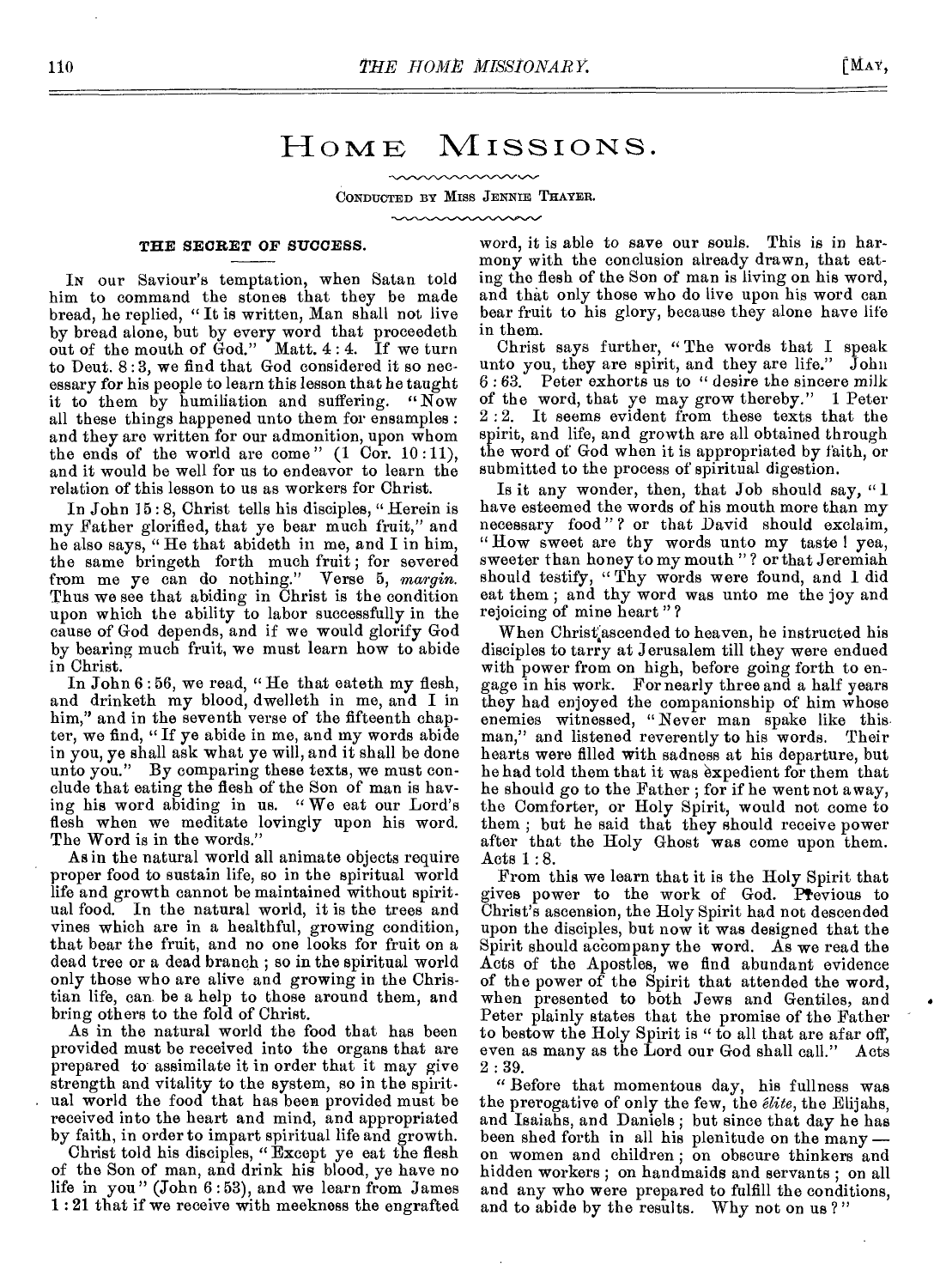Paul wrote to the brethren at Ephesus, " Be not drunk with wine, wherein is excess ; but be filled with the Spirit." Eph. 5:18. We consider it our duty to heed the prohibition in regard to wine, and is not the command to be filled with the Spirit equally applicable to us ?

It is the privilege of God's people at the present time to have the same power attend their work that was manifested in the early years of the gospel dispensation, but they must, like the disciples of old, be filled with the Holy Spirit. "We cannot expect to have it if we are content to live without it. Our Father is not likely to entrust this priceless gift to those who are indifferent to its possession. Where the flame of desire burns low, there can be no intelligent expectation that the Holy Spirit's fullness shall be realized."

"The Spirit works with and through the Word. What the metal is to the locomotive, what the wire is to the electric spark, what the grammar is to the teacher, what the corn-grain is to the spirit of lifethat the word of God is to the Spirit of God. If then we neglect the reverent study of Scripture, we cut ourselves off from the very vehicle through which God's Spirit enters human spirits. And this is the great fault of our times. Christian people will attend conventions, plunge into all kinds of Christian work, read many good books about the Bible and Christian living, but they give the Bible itself the most cursory and superficial heed. And it is for this reason that the Bible does not speak to them."

Christ taught his disciples that it was necessary for them to keep his commandments, if they would abide in his love ; even as he had kept his Father's commandments, and abode in his love. John 15 :10. He emphasized the importance of obedience by repeatedly calling their attention to the subject. If they lived upon his word, and it became a part of them, as the natural food becomes a part of the physical system, their life would be conformed to its teachings, and only in this way could they continue in his love.

We read in 1 John 3:24, "He that keepeth his commandments dwelleth in him, and he in him. And hereby we know that he abideth in us, by the Spirit which ho hath given us." Then the Spirit is the evidence we have that he is abiding in us and we in him ; and if we have not this evidence, we are in danger of being cast forth as a branch and withering. John 15 : 6.

In order to be filled with the Spirit, we must be emptied of self, of pride, and worldly ambitions, and the glory of God must be our only aim. It took three years and a half of living by faith and implicit obedience to prepare Elijah for the great contest before him, in which the power of the Spirit was so wonderfully manifested. The disciples spent the same length of time in listening to the teachings of Christ, and following him fully, before they could be intrusted with this precious gift ; and can we expect that the conditions upon which it is bestowed are different at the present time than they have been in past ages ?

God is no respecter of persons. Jesus Christ is " the same yesterday, and to-day, and forever." It is only by abiding in him, and having his words, which are spirit and life, abiding in us, that we may hope to have his power with us in our work for others. How many of us are willing to comply with the conditions ?

#### **QUESTIONS.**

1. BY what did the Saviour say man should live ? Matt. 4 :4.

2. How did God teach this lesson to ancient Israel? Deut. 8 : 3.

3. For what purpose has the record of his dealings with them been written ? 1 Cor. 10 : 11.

4. Then is it not essential that we should understand the relation of this lesson to us ?

5. How does Christ say the Father is glorified ? John 15 : 8.

6. What relation must we sustain to Christ in order to bear fruit ? Verse 5.

7. Then upon what does the ability to labor sue cessfully in the cause of God depend?

8. Who does Christ say abide in him ? John  $6:56.$ 

9. What do we understand is meant by eating the flesh of the Son of man ?

10. How is life maintained in the natural world?

11. Does the same principle apply in the spiritual world ?

12. Then what must we do in order to maintain spiritual life ?

13. What does God say of his words in John  $6:63?$ 

14. What exhortation do we find in 1 Peter 2 : 2 ?

15. How then are the spirit and life obtained?<br>16. How did Job regard God's word? David? 16. How did Job regard God's word?

Jeremiah ? Job 23 :12 ; Ps. 119 :103 ; Jer. 15 : 16. 17. What instruction did Christ give his disciples before his ascension ? Luke 24 : 49.

18. When did he say they should receive this power ? Acts 1.: 8.

19. What do we find as we read the Acts ?

20. To whom was the promise made ? Acts 2 : 39.

21. Then may we not have the same gift at the present time ?

22. What must we do if we would be filled with the Spirit ? 1 John 3 : 24.

23. How may we hope to have his power accompany our work ?

24. Of what are we in danger if we fail to comply with the conditions? John 15 : 6.

# **PROGRAM.**

1. Opening Song.

2. Select Reading, " The Character of God Revealed in Christ," to second paragraph on page 268 of " Testimony " No. 33.

3. Prayer.

4. Questions on the lesson.

5. Business.

6. Season of Prayer.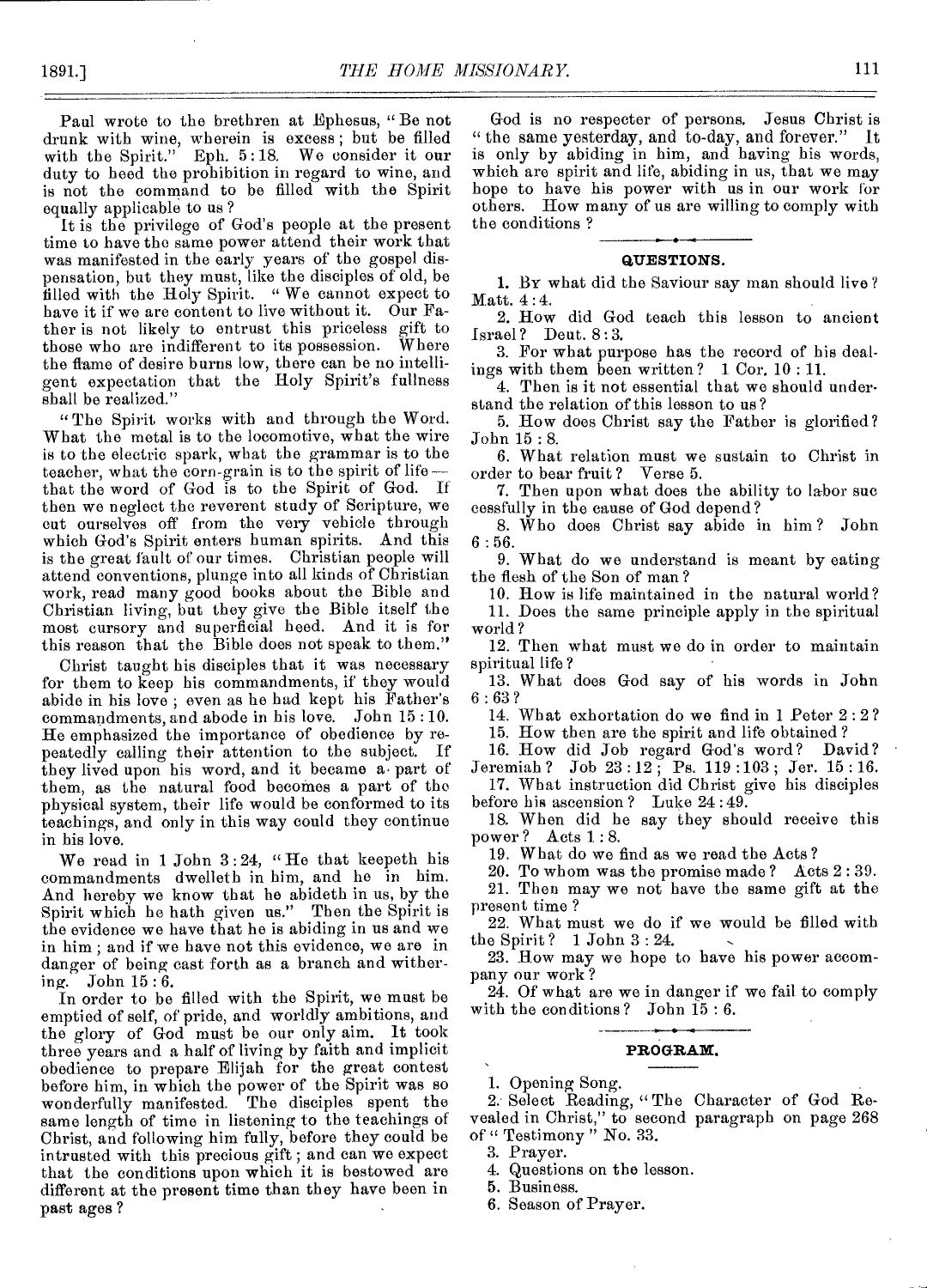# HEALTH AND TEMPERANCE.

CONDUCTED BY MRS. C. E. L. JONES.

mmmmm

# **AIR CONTAMINATION BY DISEASE GERMS.**

Or all foods required to keep the complex machinery of the human body running smoothly, the most important is the gaseous food. Man may exist without water for days and without solid food for weeks, but deprived of air, he dies in a few moments. The Creator has kindly surrounded the globe with an ocean of air forty miles in depth, and, by breeze and tempest, keeps it in motion, washing it from impurities by rain and snow. So, out-of-door air, especially in elevated country localities, is comparatively free from impurities. Air contamination exists wherever mankind are crowded together, as in cities, and where civilized man rears his dwelling without proper moans of ventilation. The impurities existing in the air are all forms of dust, gases, as carbonic dioxide gas, sulphuretted hydrogen, and other forms of sewer gas. The emanations from decaying animal and vegetable matter, and living organisms, have three prominent forms,— bacteria, yeasts, and molds. The most important of these organisms are the bacteria, because certain forms of them taken into the body by inhalation or otherwise, produce disease.

Many experiments have been made to ascertain the cause of air contamination by these germs ; also to ascertain under what conditions a certain volume of air contains the greatest number of germs, and what infections and contagious diseases are most likely to spread through the air. In a cube of air eight inches in dimensions, the number of germs have been found to vary from ten to twenty in out-of-door moderately pure air, to several thousands in dirty streets and alleys. The same volume of indoor air contains twenty to two thousand germs. All bacteria are not infectious, and some forms only produce disease when they enter the body through wounds, as the erysipelas microbe, the pus-producing microbe, and the microbe causing childbed and surgical fever. Other microbes, as those producing typhus fever, scarlet fever, measles, etc., must be inhaled and absorbed from the mucous surfaces of the air passages. Others again, as the germs of typhoid fever, cholera, dysentery, and diarrhea, must be swallowed, and come in contact with the surface of the alimentary canal to cause disease. Some germs, as the tubercular bacilli, only grow in the bodies of men or animals ; others, as the germs of typhoid fever, cholera, etc., also grow outside the body in fluids containing organic matter, as impure water, soil contaminated with animal excreta, etc.

The disease-producing germs are found in the breath, exhalations from the skin, and in all discharges from the body, as in cases of scarlet fever, measles, whooping-cough, etc. In cases of typhoid fever, cholera, yellow fever, and diseases affecting the bowels, they exist in the fecal matter, sputa, etc. In tubercular disease of the lungs, they are found in the sputa ; of the bowels, they are found in the stools. In cases of erysipelas and other infected wounds, they exist in the pus and other discharges from the wound. Knowing the source and kind of morbid material which contains infectious disease germs, we must first find out how these same germs get mixed with the air we inhale. Those given out from the lungs and skin by exhalation, mix directly with it, but do not retain their vitality long, and only infect a limited area around the sick. Thus before scaling in scarlet fever and measles, only a few feet of air around the sick bed is infectious in a clean, well ventilated room. Typhus fever does not spread in a clean hospital ward where the ventilation is good, the oxygen in the air, and the sunlight, destroying the microbes at once. In those diseases in which the germs are found in the sputa, excreta from the bowels, scales from the epidermis, discharges from wounds, etc., the material containing germs will not infect the air when moist, but must first be dried and ground up into a fine dust ; and then when disturbed, it rises and fills the air.

The lesson to be remembered from this fact is that if we would prevent air contamination, we must ventilate well and disinfect all waste matter and discharges from the body with some antiseptic strong enough to destroy the disease germs before emptying it out to infect air and water. Consumption, one of the most deadly diseases of civilized life, causing one fourth of all deaths in this country, is an infectious disease, always contracted from the tubercular bacilli, and usually from breathing infected air. The tendency to the disease may be inherited, but the germs must find a lodgment in the human body before the disease can develop. It is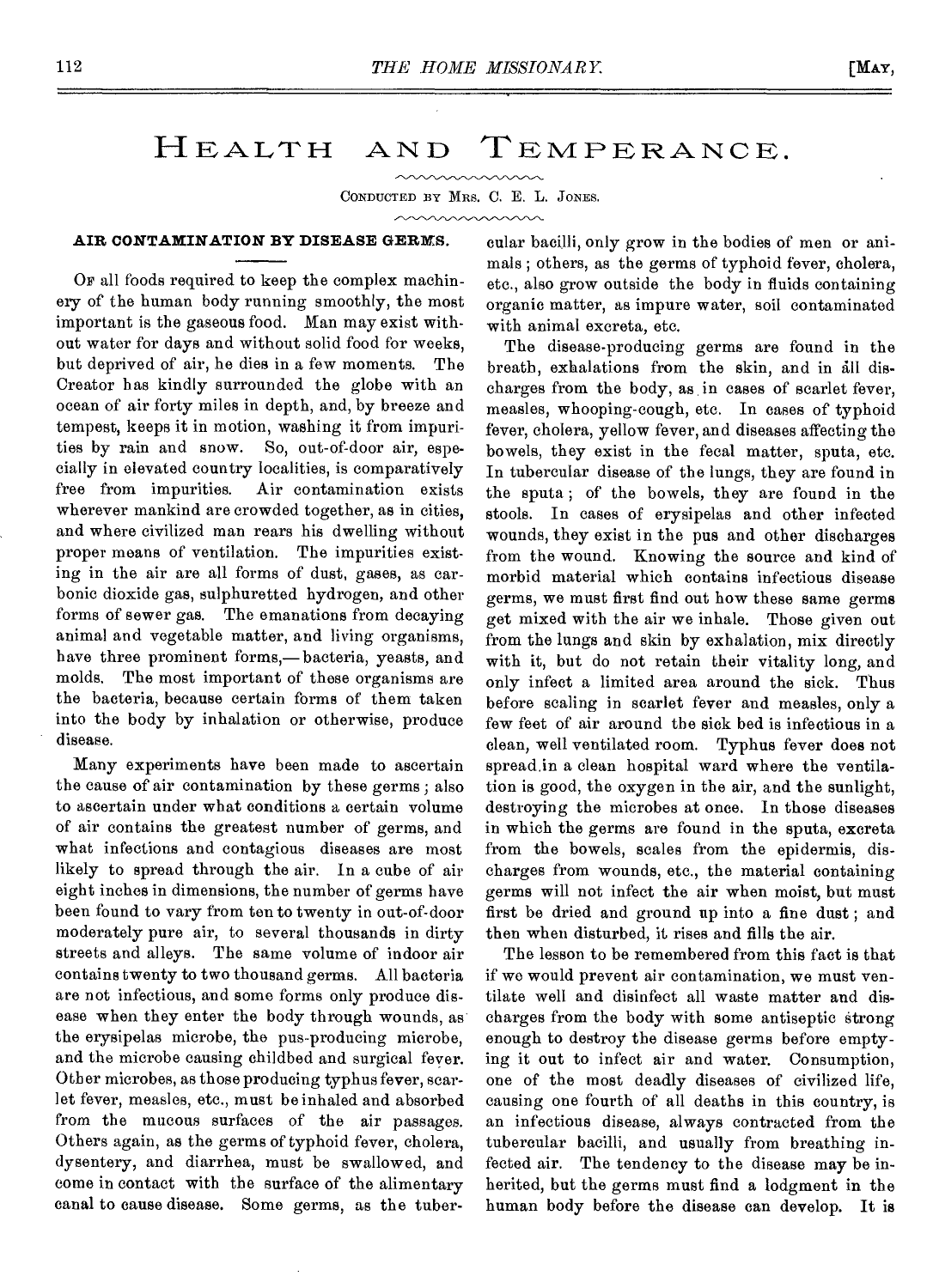no wonder that the disease is so widespread, when we remember that the consumptive often lives for years, expectorating at home and abroad, in doors and out. Thus carpets, floors, sidewalks, churches, halls, and carriages of all kinds, become infected.

Dr. Loomis of New York has found these germs in the lungs of persons killed by accident, and apparently perfectly healthy. In fact we all breathe more or less consumptive germs into our bodies, but as long as the white blood corpuscles, nature's scavengers, are able to eat them all up, we do not contract the disease. These germs are a source of danger to the weak, unless the sputa and other discharges are disinfected at once. There are special spit-cups prepared for consumptives now. The sputa should be received in these, and disinfected and burned. All handkerchiefs should be disinfected in a solution of hi-chloride of mercury ; or better still, rags used, and then burned. The habit of expectorating everywhere and upon everything, should be overcome, and the consumptive should remember that unless he takes this care, he is not only infecting the air and poisoning his friends, but also re-poisoning himself. The discharges, scales from the skin, and clothing of all persons sick with contagious diseases, should be disinfected to prevent air contamination. This is a duty, for we have no more right to poison the air than to poison the food or drink of our neighbors.

Other sources of air infection are malaria from marshes, and ground air from damp basements and cellars, stables, barnyards, privies, and the like. Persons sick with whooping cough, scarlet fever, measles, or any other contagious disease, should not travel or attend meetings of any kind, as they would be likely to infect other people's air. Many forget this when there is a camp-meeting.

KATE LINDSAY, M. D.

In the March number of the HOME MISSIONARY, in an article entitled " Eating for Strength," a couple of tables were given showing the amount of the different food elements contained in some articles of diet, and also which foods to combine in order to get the right quantity of nourishment.

These tables are very useful in helping one make out bills of fare, but it was not intended to be understood that the combinations mentioned in these tables were fixed rules, and would be considered unhygienic if varied at all. They were given only to show how to combine foods, and still have the right amount of nutrition. From these tables many combinations can be made, and if' circumstances prevent us from living strictly hygienic, we can use those things that are the least harmful with articles that are hygienic and also nutritious.

The *Good Health* contains recipes and suggestions each month about preparing food healthfully, and also gives bills of fare, which though very full, wil help in showing what foods to combine for different meals. We hope all will subscribe for this valuable journal, and receive the benefits of its instruction.

" THE inhalation of dust is one of the causes of consumption. Post-mortem examination of the lungs of persons who have died from this cause, showed the lungs to have acquired the color of particles inhaled : and, in some cases, they contained so large a quantity of sand that they felt gritty to the touch.

" Great care should be taken to avoid dust as much as possible. In sweeping carpets and dirty floors, a person is exposed to injury unless some precaution, such as sprinkling the floor or moistening the broom, to prevent filling the air with dirt. There are very few people who would not turn with disgust from food which was filled with particles of coal or sand, covered with dust, and gritty to the teeth. Yet the same persons will take their gaseous food in precisely the same condition without remonstrance." — *Extracts from " Home-Hand Book."* 

# **QUESTIONS ON "GERMS IN THE AIR, AND HOW TO COMBAT THEM,'**

I. WHAT has been shown to be the cause of most human maladies ?

2. What are germs?

3. How do they originate ?

4. Where do we find them in greatest abundance ?

5. How do germs increase ?

6. Do they multiply rapidly?

7. Give some of the useful purposes which germs serve.

8. What are the different sources of germs?

9. What is the most successful way of combating them?

10. What are those substances called that are capable of killing germs ?

11. Name some of the most serviceable, and tell how to prepare and use them.

12. What care should persons take who are suffering from diseases requiring them to expectorate ?

(See *Good Health* for May.)

# **PROGRAM.**

1. Opening song.

2. Scripture reading.

3. Prayer.

4. Essay or address, subject, " Germs in the Air."

5. Questions on "Germs in the Air, and How to Combat Them."

6. Business.

7. Closing song.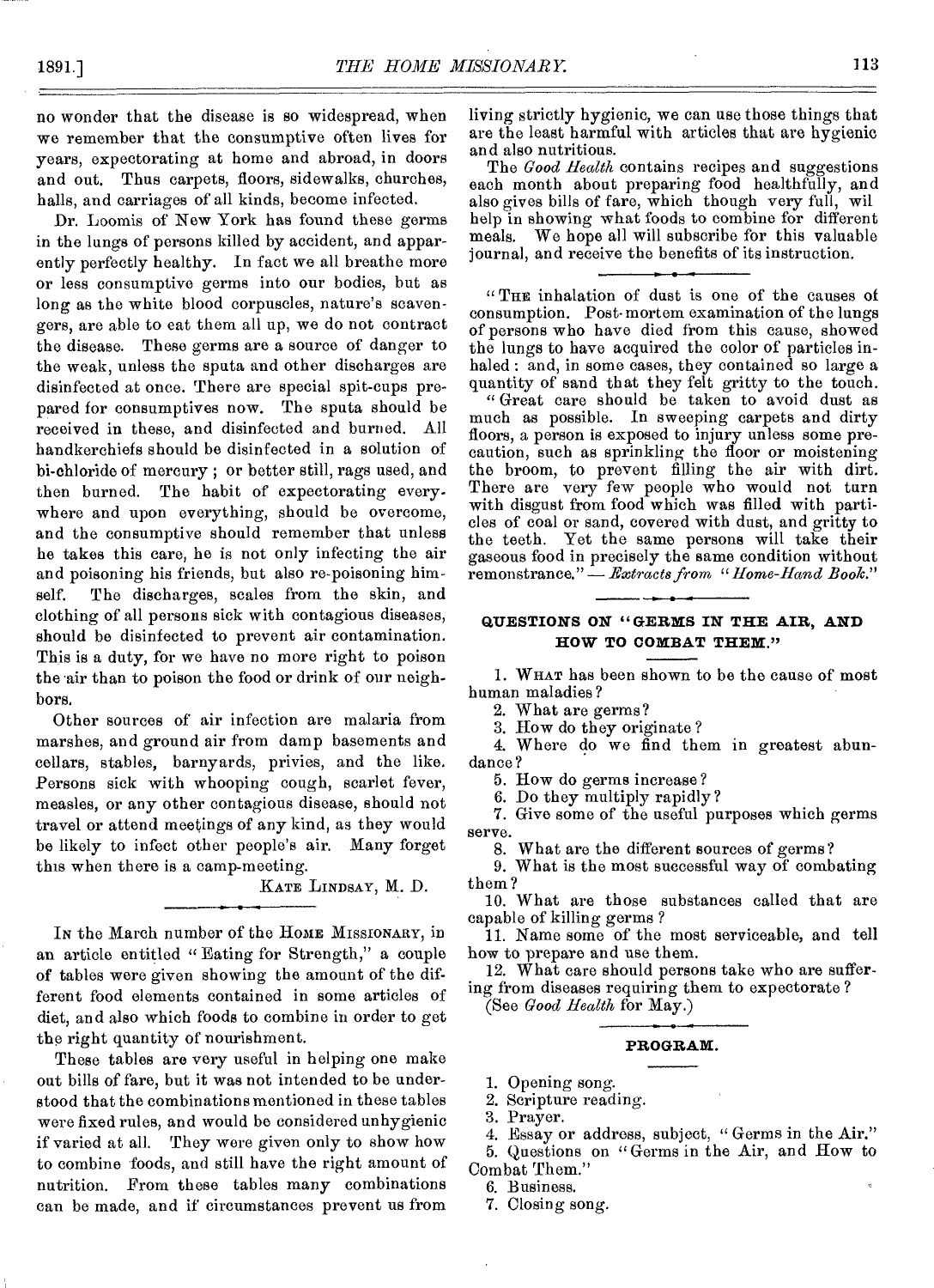# CANVASSERS' DEPARTMENT.

CONDUCTED BY L. C. CHADWICK.

# **"GREAT CONTROVERSY," VOL. IV.**

WE are very glad to see a thorough organization of a portion of our working force for a systematic canvass with " Great Controversy," Vol. IV. There seems to have existed a false impression in the minds of many, with reference to the importance of this book and also in regard to its selling qualities. We have often heard the statement made by individuals who have been encouraged to change from the sale of "Bible Readings," that " Great Controversy' is a hard book to sell," and others have felt as though "Bible Readings" was by far the most important book to place in the hands of the people.

The experience of the last two years has demonstrated that " Bible Readings " is a comparatively easy book to sell, and the large number of people who have become interested in Bible truth, as the result of its sale, witness to its being a very useful and important book. We have reason to believe, however, that the same effort put forth with "Great" Controversy," Vol. IV, will bring equally encouraging and satisfactory results.

W e might quote from a large number of letters that have been received from those who are engaged in the sale of this book, but have only space for the following as a sample : —

" I find 'Great Controversy' one of the very best books to sell I ever handled. I find it leaves the way open for other books. I was  $in \_\_\$ sixteen months canvassing for Vol. IV, and as a result of my work there, one prominent Catholic family, one infidel and family, and several others were led to receive the truth.

" Vol. IV carries a good influence with it. I never canvassed for 'Bible Readings,' and cannot say personally of its relative merits as compared with Vol. IV, but I do not think I would like to change. There are calls coming in for me to come and explain the truth to the people more fully, some from among the leading families. Several seem unusully tenderhearted toward God and his truth. I am very successful in selling it to Germans, even where the parents cannot read English. They wish to have their children read about the Reformation. They are among the best classes to sell to. I sold about two hundred to Lutherans at  $\frac{1}{\sqrt{1-\frac{1}{\sqrt{1-\frac{1}{\sqrt{1-\frac{1}{\sqrt{1-\frac{1}{\sqrt{1-\frac{1}{\sqrt{1-\frac{1}{\sqrt{1-\frac{1}{\sqrt{1-\frac{1}{\sqrt{1-\frac{1}{\sqrt{1-\frac{1}{\sqrt{1-\frac{1}{\sqrt{1-\frac{1}{\sqrt{1-\frac{1}{\sqrt{1-\frac{1}{\sqrt{1-\frac{1}{\sqrt{1-\frac{1}{\sqrt{1-\frac{1}{\sqrt{1-\frac{1}{\sqrt{1-\frac{1}{\sqrt{1-\frac{1}{\sqrt{1-\frac{1}{\sqrt{1-\frac{1}{\$ success among the German people."

From the many testimonials for this book from those who have purchased and read it, we select the following written by the widow of one of the bishops of the Methodist Church. " I have learned more concerning the Bible from reading ' Great Controversy' than from all the other books I have ever read during my life."

Our canvassers go out almost entirely dependent on their own efforts and the commission on their sales for the support of themselves and families. For this reason our General, District, and State agents have not felt that it would be consistent to urge them against their own convictions to leave the sale of a book that they knew they could sell, and take up one about the successful sale of which they had doubts. It is not our object now to urge any one unduly, but we *do* wish to keep the importance not only of "Great Controversy" but of " Patriarchs and Prophets " and "Thoughts on Daniel and the Revelation," constantly before the minds of our readers, that these excellent and valuable books may soon receive their share of attention and sale.

#### L. C. C.

# **TWO WAYS TO DO IT; WHICH IS BETTER?**

As I took the Chicago train for the West a few days since, 1 noticed an incident worthy of remembrance. A newsboy passed through the train asking each passenger as he came to him, to "please buy a paper to help the Newsboys' Training School." I at once thought, " Here is a worthy object, and surely the passengers will purchase their supplies." But I was mistaken. Only one person in the entire car took a paper to help the noble cause. I must confess that I was led to feel for the poor newsboys as I had never felt before. There was something about the tone of the boy's voice which would awaken sympathy.

Three minutes later another boy came through the train calling, " Chicago News — Five o'clock edition —just from the press." I noticed again, and was surprised to see seven papers sold where the other boy had sold but one. As the train moved out, I queried why this was so, and my mind went back to the days I spent in canvassing, and there I found a satisfactory answer. When a person attempts to do business by arousing the sympathies of the people, he is almost sure to fail. Most people the people, he is almost sure to fail. are willing to help a worthy cause if its merits are properly presented, but they do not want to combine charity and business.

We often see agents for our books try to sell them by arousing sympathy, but they usually fail. An agent who " begs his order" is not fit to go before the public. Ladies will sometimes say they are canvassing because their health is poor. The quicker such persons are stopped the better, for they will do more harm than good. Our books possess real merit, and should be sold upon it alone ; for they will then awaken an interest and accomplish their purpose. We do not sell them to make money, but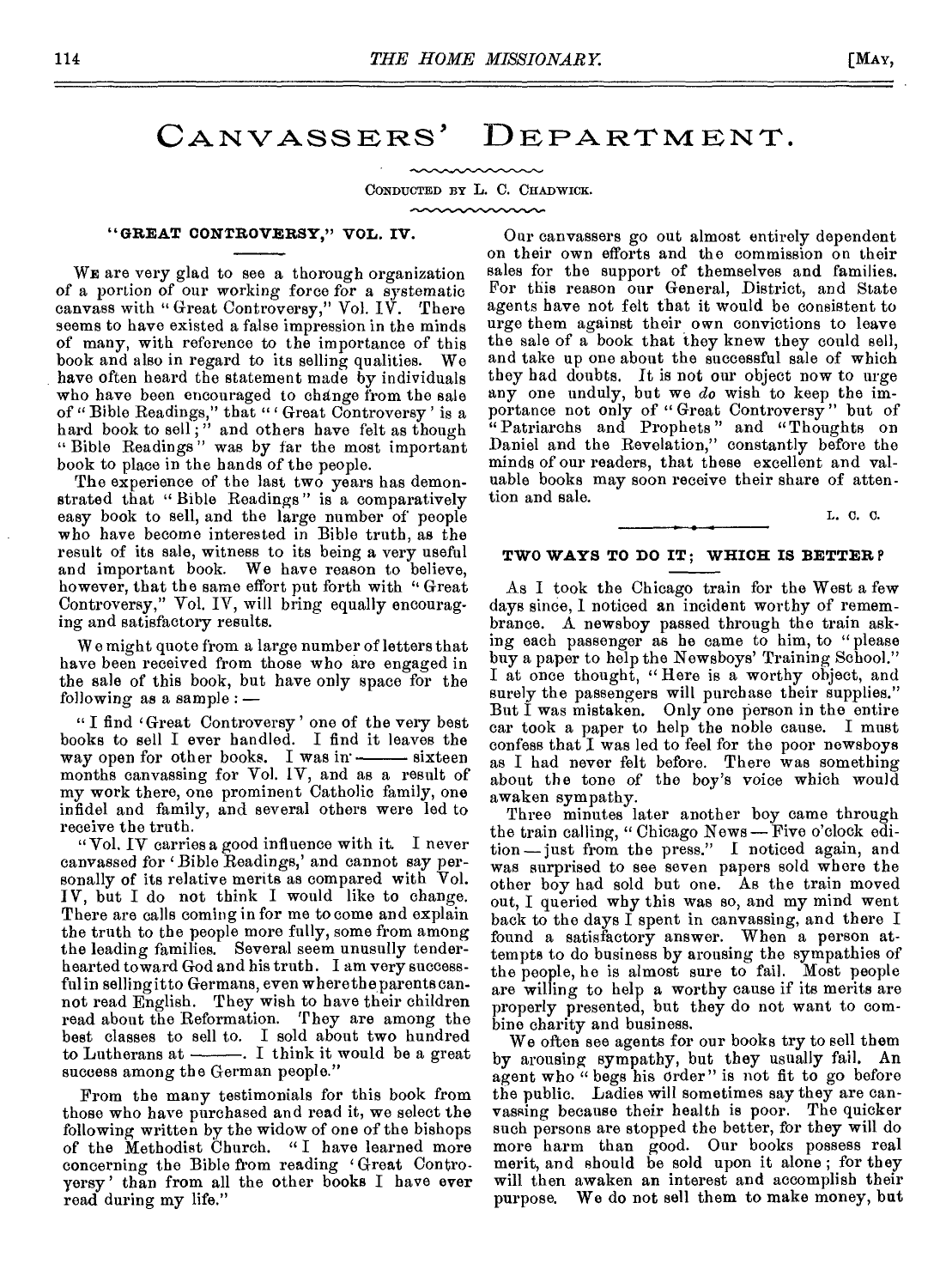to have them read; and when they are sold on the matter they contain and not for charity's sake, they will bo carefully read. If we could only realize that God is moving upon minds to desire the very things given in our books, we would be more ready to show people just what the book treats upon.

We should not be ashamed of business or business principles. An honest business man is respected by all. Those who sell our books should give careful heed to the apostle Paul's injunction, "Not slothful in business ; fervent in spirit ; serving the Lord." Never be ashamed of your work, for there are few callings that are more honorable. Instead of working for sympathy, arouse an interest in the subjectmatter of the book, and sell it on its merits. If you show the customer something of special importance in the book, he will be glad to get it, but if you try a subterfuge, you will usually fail. This is God's work, and the books are one of his appointed means of carrying it on ; and hence we should look to him to mold minds and prepare hearts' to accept the books just as they are. When we more perfectly understand and realize the way in which he is working, we will lay aside all our scheming and worldly wisdom, and watch for his providence to open the way and give us the hearts of the people.

G. II. DERRICK.

### **CLOTH-BOUND BOOKS.**

It is a noticeable fact that our agents are selling but a small percentage of leather bound books. In looking over the reports for four months during 1890, I find that less than one fourth of all the books sold were of the leather bindings. There are books sold were of the leather bindings. a few things in connection with the sale of our books, respecting the binding, which all our canvassers should seriously consider.

In the first place, a cloth bound book, no matter how well bound, cannot compare with morocco. Our books contain truth which should cause the people to use them very much, and yet, if only bound in cloth, the cover will soon give out, and the book will present a shabby appearance. As soon as it does not appear well, it will be set aside, perhaps it will find a resting place on some shelf, its light and usefulness be destroyed, and all because it did not have a good and substantial cover.

Another great advantage in circulating the best bound books is found in the fact that people are naturally proud of what looks handsome. A full morocco binding, with gilt and jet lettering, and handsome designs, offers inducements for people to place it on the center table where it will ever be in view of visitors ; and there also its pretty appearance always invites an examination of its contents.

A beautiful volume presents attractions also to the young people, and every member of the family would be drawn toward a book which looks clean and durable, in preference to one that is ragged and nearly out of the cover. Books containing God's eternal truth may be laid aside for a time, but ere long they will be brought out and handled with an interest unthought of now, and we should therefore place such books in the land as will last, both for time and for use.

It is not enough simply to place a copy of some book in a family, but it should be the best kind of binding of that book that can be placed in their The reasons outlined above will with a little consideration show this to every one. But perhaps some of our brethren in the field will say, "It is all we can do to get the people to take the cheaper bindings, let alone fancy morocco bindings, with gold and jet stamping, etc." That may all be true, and yet there may still be a way to place the fine bindings in their hands. To this end I will relate a little experience in delivering books. About two thirds of my orders were for cloth bound books. On going to deliver the first cloth binding, I thought I would show one of the library style, and see whether I could induce the parties to pay the difference. I presented the two books, spoke of the cloth as being a good binding for cloth, but held up the leather as being It was a book which would last very much longer; it presented a better appearance ; and the difference in price was really but little; the cloth would sooner or later give out, and it would be better to have a good binding on the start than to have it rebound.

In all but two instances I easily delivered the best binding at an advance of \$1.25. And in these two cases only failed because arrangements had been made which could not be changed, one man having gone to another county, leaving the amount for the book at a store, and the other man not having the extra amount.

This now is the thought which I would present for our beloved canvassers in the Lord's vineyard : Can you not by judicious work, when delivering your books, so present the contrast between the book ordered and a better binding that they will choose to take the best offered? If this could be done carefully, it would result in good in several particulars. It would place more attractive books in the homes of the people, which would be favorable for the truth, both for the family and for others who might see the books. It would also be a financial advantage both to the canvasser and the publisher. It frequently occurs that one must make change in receiving pay for books, and if the party has not given a perfectly decided answer, a good binding could still be urged, and so at the very last moment a fine book be successfully delivered, in the place of one which would not in the long run give full satisfaction.

Perhaps some may say that this would cause trouble in ordering books. I think not. The regular canvasser might at first order a few of the better bindings in the place of the cheaper ones ordered by subscribers. For his next delivery he might feel more confident of what he could do, and order a larger percentage. It would not be long before he would know about what he could do, and then he would order accordingly. If an agent could take orders for \$400 worth of books in a given territory, and then raise the qualities of the bindings 25 per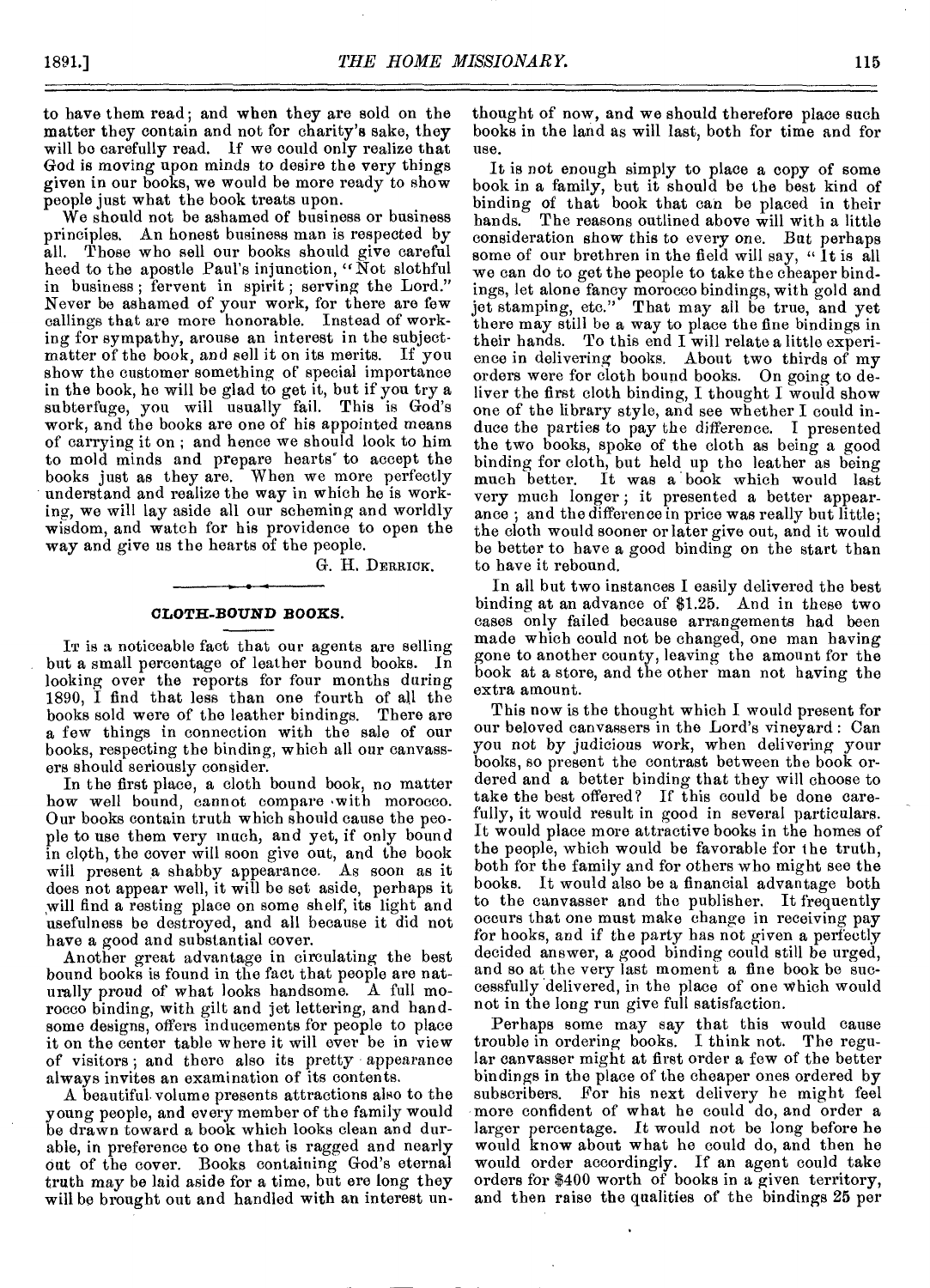cent when delivering, he would secure \$500, instead of \$400, from the same field. This would not only be better for him, but it would be far better for the people to whom he sold the books. Hence every proper effort to place the best bindings in the homes of the people is entirely consistent and right.

Discretion should be used in this kind of work, where so many styles'of binding are presented as we have for some books. The circumstances of the people should come into the account. If appearances indicate that the subscriber is well to do, and yet has ordered a cheap binding, it would do to step up two or more grades, even presenting a book one-half higher in price. The aim should be to deliver nothing in cloth, but to go up to morocco, or at least half-morocco. These styles will give lasting satisfaction, If, on the other hand, it should appear that money is close and the people very poor, it would not be wise to urge a high-priced book ; and yet here, when everything is considered, it would often be wisdom to induce them to forego some needless expense and pay enough to get a durable volume. Let the aim be to sell good books, in good bindings, that the people may get all the good from them pos-<br>sible. CHAS. F. WILCOX. CHAS. F. WILCOX.

## **DISTRICT NO. 3.**

AFFLICTION in the family of Brother *J.* N. Brant demands his presence at home to the extent that he has resigned bis position as State agent of the Michigan Tract Society. Brother W. M. Crothers was appointed to take his place just before the Michigan canvassers' institute, which began April 20.

Of the thirty-six names enrolled at this institute, fifteen were entering the work for the first time. Several of the others changed books and engaged heartily in training with the new recruits. As the central and southern portions of the State have been quite well canvassed for " Bible Readings," it was decided to make a specialty of " Patriarchs and Prophets," and go again over the territory which had been once worked. Of course it would have been better to enter new territory with "Patriarchs and Prophets," and follow with "Bible Readings;" but under existing circumstances, the only thing to do is to handle the book which has not yet been offered to the people of Michigan.

During the institute, Sister White spoke to us twice, on the work of preparation necessary in the heart and life of every one who engages in the work of God. A portion of each day was occupied by Elder Wakeham or Sister Cress in giving practical instruction on health and temperance topics. The recesses were usually devoted to physical culture.

The time spent every day in reading and studying a full copy of " Patriarchs and Prophets," not only qualified the class to present the book more intelligently, but as we entered into the spirit of the writer, our hearts burned within us, as "the ways of God were justified to men," and the class of twenty-one felt that they had selected the right book, and that to carry to the people a book which

explains the great conflict going on between the powers of good and evil, would be to co-operate with Christ, and though it perhaps excite the special opposition of Satan, the Saviour's promises of help and companionship would be doubly sure to them.

While our class of thirty-six is a small one for Michigan, let us walk carefully before God, that we individually may become strong in the Lord.

J. E. FnooM, *District Agent.* 

# **DISTRICT NO. 4.**

THE canvassers' institute in Minneapolis, commencing March 26, continued to April 9, with a good attendance. There were between eighty and ninety canvassers enrolled, representing five different languages ; viz., English, Danish, German, Swedish, and Bohemian. The work was divided into classes, and instruction on eight different lines of work was given each day ; "Bible Readings," " Patriarchs and Prophets," " Vol. IV," " Life of Christ," " Sunbeams," " Sunshine," "Ladies' Guide," and *Good Health.* Also one hour each day was devoted to physical culture. Brother Sherrig of Chicago, and Brother Thurston of Wisconsin were present, and assisted us in the work. Each evening was devoted to Bible study, directed by Elder Porter. The principal points dwelt upon were intended for the better understanding of the contents of the books, for learning the canvass and then applying the same to the book, and for the general instruction of the canvassers. A good spirit prevailed from the first, and much enthusiasm was manifest during the institute. The old canvassers rendered valuable assistance in instructing those who are just entering the work. Unity and co-operation characterized the work from the first to the last. We look forward with interest to see the results of this institute. This is the third annual canvassers' institute held in Minnesota, and the workers there do not know how they could get along without them. In fact, annual canvassers' institutes for Minnesota have come to stay.

The institute in Wisconsin was held according to appointment, at Milwaukee, with about twenty in attendance. This being the first State institute there, things moved rather slowly at first, but when the classes were arranged in working order, they moved very nicely. We were hindered on account of *la grippe,* but are thankful for the advancement which we saw while there. There was a good spirit manifested by all present. We had to leave a little before the close. Bible study was conducted each evening. The dedication of the church on Sunday was an interesting occasion to all present. The dedicatory sermon was by Elder Holser.

In the basement of this building there are furnaces for heating the whole building, coal rooms, store rooms, laundry rooms, etc.; on the first floor, office of the tract society, depository, rooms for the city mission workers, chapel, etc.; the next story is the meeting-house. In the rear of the building are rooms for the president of the Conference. Size of the building,  $36 \times 60$ ; cost of building and lot, about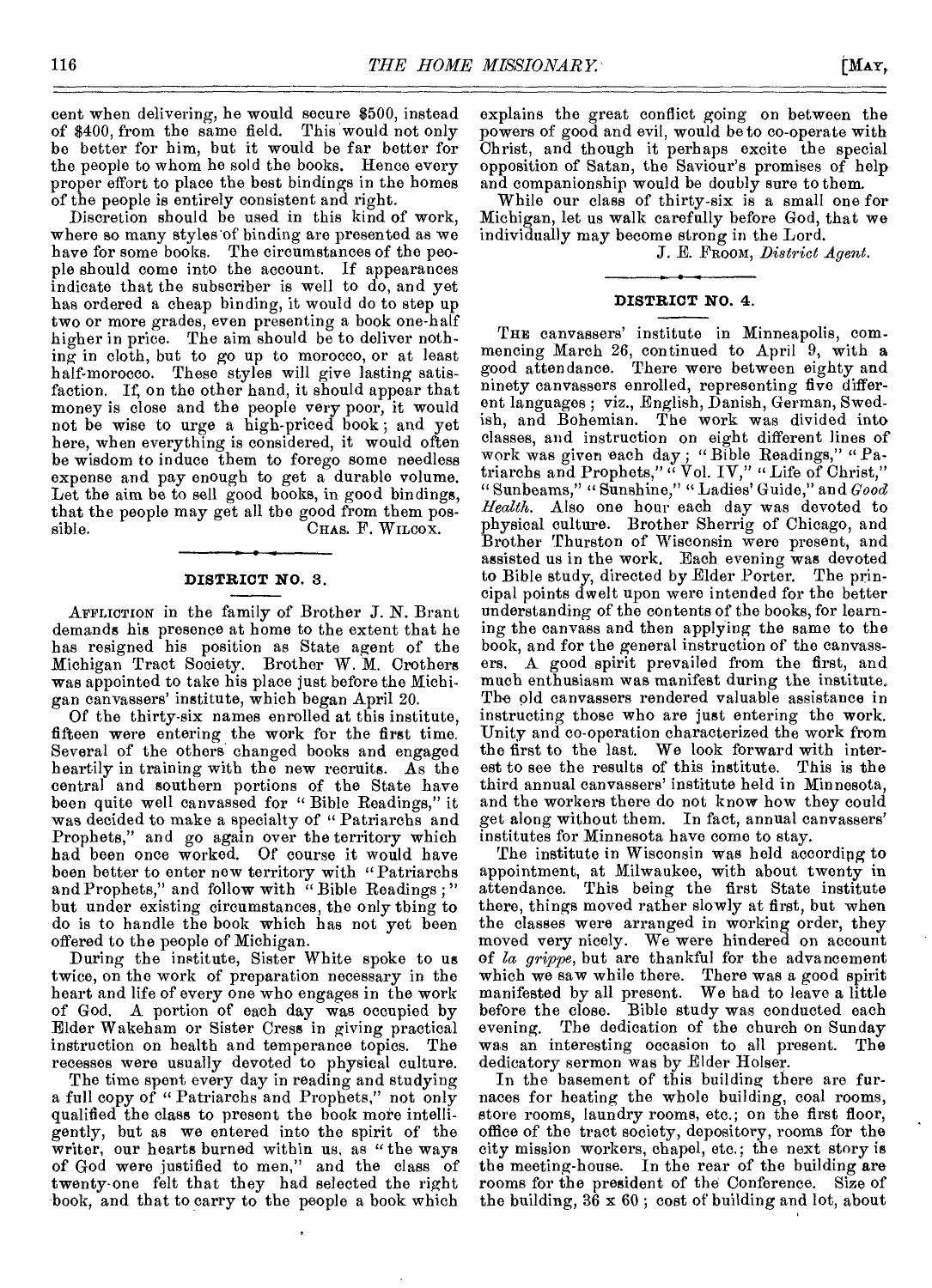\$6,500. Convenience, economy, appearance, and cost, are well blended in this building. Being located at 865 5th St., about one and one half miles from the Milwaukee and St. Paul depot, it provides a very convenient head-quarters for the workers in Wisconsin, and is well adapted to the purposes for which it is intended.

At this writing we are at the canvassers' institute in Lincoln, Neb., with twelve in attendance. Some have been detained on account of sickness and other causes. Brother Wheeler of Dakota is here assisting us in the work.

Appointments for future institutes are as fol $lows$ :

Vilas, South Dakota, May 1-7 • Minneapolis, Minn., May 20-27 ; Fond du Lac, Wis., June 3-10 ; Des Moines, Iowa, June 16-25.

Some slight changes may be made in the dates, but this is very nearly correct. We hope to meet those who are not ready to enter the field, but who intend to enter soon at some one of these institutes before they commence work. We also hope to meet a large number of volunteer canvassers at each one o those places. We hope that all such will correspond with their respective State agents in reference to the matter before the time of the meeting.

F. L. MEAD, *District Agent.* 

### **DISTRICT NO. 6.**

#### INSTITUTE IN OGDEN, UTAH.

THIS meeting, which is the second of the kind ever held in Utah, commenced the evening of April 3, and closed the morning of April 12. it was attended by nineteen agents, only one agent in the Territory being absent. Quite a number of others were present who have accepted our views within the past few months through the efforts of the canvassers. The hour from  $10-12$  A. M. was devoted to business. A committee of three on Distribution of Labor, and a committee of three on Resolutions, were appointed by the chairman. Many important measures of local interest were discussed at the meeting, and while at the beginning of the meeting there were many different opinions, we are glad to say that every resolution and recommendation was passed unanimously. We have never before seen such harmony manifested in any series of business meetings. Among the resolutions passed were the following : *—* 

*Resolved,* That we request the State agent to consider the advis ability of appointing an agent to do the delivering for those who are unsuccessful in their delivery, and for such others as would prefer to spend their entire time in canvassing.

*Resolved,* That where a delivering agent is appointed, he should be allowed 15 per cent of the total value of the orders delivered, and should be responsible for all *bona fide* orders given him by the canvassing agent, except in case of loss of order by death, removal, severe sickness, or boycotting.

*Resolved,* That we will discourage the sale of the library binding, and use more effort on the full and half morocco.

*Resolved,* That we discourage the *use* of " helps," but where agents feel that they must carry "helps," we recommend the use of such literature as will advance the truth.

*Whereas,* We believe that education is as essential for canvassers as for any other class *of* workers ; and,—

*Whereas,* Many of our agents have no opportunity to attend our schools ; and,

*Whereas,* We see in our large cities an uncanvassed territory which should be worked ; therefore,—

*Resolved,* That we ask the California Conference Committee to consider the advisability of providing for a canvassers' institute to be held in Salt Lake City the coming winter.

*Resolved,* That the institute should commence December 13, and continue fourteen weeks.

*Resolved,* That the agents should be expected to canvass four hours a day, five days each week, during the institute.

The assigning of the territory was quite a perplexing question, but God's blessing was manifest in a remarkable degree, and every question was settled and passed upon without a dissenting vote. As we look back one year, we have great reason to feel thankful to God who has so abundantly blessed the work in Utah. At the meeting, six persons signed the covenant who had never before had this privilege, and five of the six have gone into the work. It is a significant fact that at the first three baptisms in the Territory, all the candidates were workers. we see the spirit of the canvassers. Their converts are inspired with missionary zeal and make workers. The Lord has said, " Write the vision, and make it plain upon tables, that he may run that readeth it." This spirit is certainly prevalent in Utah. We hope there may never be a baptism there of any but *workers,* for they are the class we need. The brethren and sisters went from the meeting feeling that God has already given them the victory, and their privilege is to claim it.

G. H. DERRICK, *District Agent.* 

# **NEW ZEALAND.**

WE have a very encouraging letter from Brother James Harris, General Canvassing agent for New Zealand, accompanying the report from that field which appears in the monthly summary in this issue. From this letter we make the following extract, which we are sure will be of interest to our readers:—

" Our work here is still onward, and we feel we have much to be thankful for. Our summary for February shows quite an increase of workers, and we hope that during the coming months our work will show an increase of sales right along. We have received some splendid reports for the month of March, but will not be able to send the March summary by this mail. I might just say though that one young brother has sold over 200 copies of " Vol. IV" in one month, taking eighty-five orders in four days.

We have sustained quite a loss in our field by the removal of Elder Daniells to Australia. He left<br>March 20 with his wife, for Sydney. We have March  $20$  with his wife, for Sydney. many pleasurable remembrances of association with Brother Daniells, and we pray that God's prospering hand may attend his labors in his new field.

"I was very anxious to attend the canvassers' convention ; but this being an impossibility, we must do the next best thing - study the reports you send us. We shall appreciate all they contain, and doubtless in them we shall receive valuable information."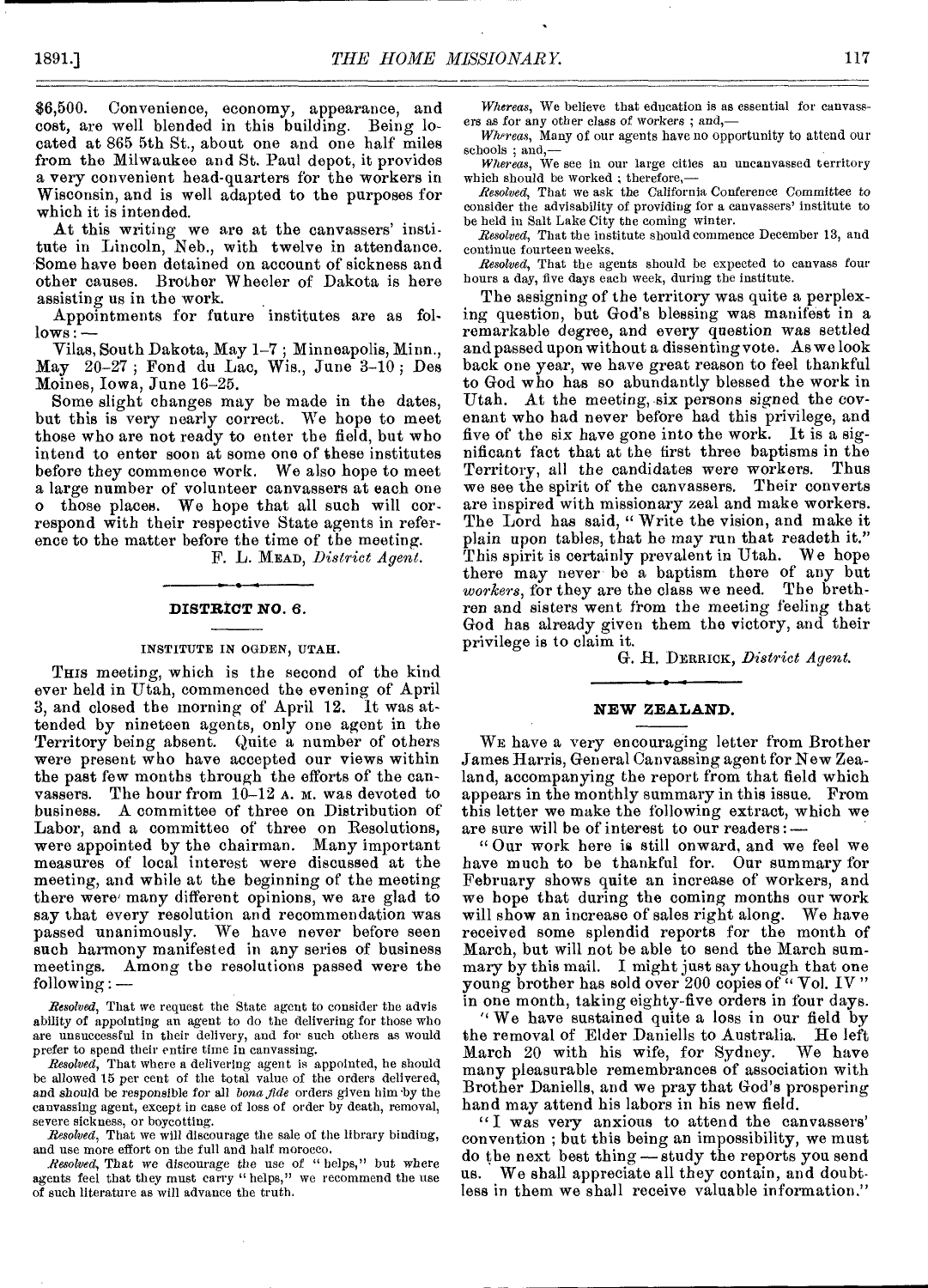# **SOUTH AMERICA.**

THE *Daily Chronicle* of Georgetown, British Guiana, S. A., in its issue of Feb. 11, 1891, has the following in its editorial columns: —

" An American publication to which we recently alluded, entitled " The Great Controversy Between Christ and Satan During the Christian Dispensation," has been very largely subscribed to in Georgetown, between seven and eight hundred copies of the work having been ordered through Mr. Wm. Arnold, the agent of the Pacific Press Publishing Company. A consignment of volumes has now been received, and from inspection we can say that the work is fully equal to sample, and fulfills the promise of the prospectus in every way. The successful canvass for this book is in many ways remarkable ; and so far satisfactory to the agent that he will probably soon proceed to Berbice."

# **SOUTH AFRICA.**

IN a letter we have just received from Brother E. M. Morrison, containing a report from South Africa which appears in the monthly summary, he makes the following interesting statements, which quote :—

" You will notice by comparing this report with that of last month, that three new workers have entered the field, and that the whole number of books sold has been increased. This gives us cause to thank the Lord and take courage. Up to date we have taken over three thousand orders in Cape Town. The next report will show fourteen canvassers. I count on having twenty canvassers at work or ready for work by the time we leave South Africa.

" Finding it necessary to wait for books to fill our orders, and not having territory to continue our work here, and there being several new ones who desired instruction, we thought it best to hold another canvassers' drill from March 17 to April 1, which we opened to-day with about twenty present. All the old canvassers present seemed to welcome this opportunity to become better acquainted with<br>their work. Those who have some territory left Those who have some territory left will continue to work afternoons throughout the institute. Will send the beginners out with them to gain an experience. I trust we shall get this corps of canvassers so thoroughly rooted and grounded in correct methods of canvassing that success will attend all their future efforts, and that a mold will be given to this branch of the work which will be a reliable guide for future training."

A letter received later from Sister Druillard states that they have divided up their working force, and are planning a line of work which will occupy eighteen months to carry out. The majority of their canvassers go into the eastern province. We shall confidently expect the work in South Africa to grow steadily on account of the thorough instruction and improved methods resulting from the labors of Brother Morrison in that field.

### **QUESTION COLUMN.**

AT the close of the State agents' convention, there were a large number of questions left in the hands of the General Canvassing Agent, which the convention did not have time to consider. The convention requested the General Canvassing Agent to open a " Question Column " in the Canvassers' Department of the HOME MISSIONARY, where these questions and, others that may be received from time to time can be answered. We were unable to do this in the April number for lack of space, but hereafter this column will be devoted to this purpose as long as we may have practical questions unanswered, Doubtless some of the questions may seem to be uncalled-for, but our readers must remember that we are treating the canvassing work for the benefit of the entire field— the world — and questions that it might seem unnecessary to ask in one locality, are practical somewhere else under other circumstances.

Tract society officers, State agents, and individual canvassers are requested to send in any questions they would like to have considered in this column. Any question about which the General Canvassing Agent may be in doubt as to the best manner of answering, will be submitted to district agents and others of experience for advice. For convenience all questions will be numbered consecutively.

Any items for the " Question Column," should be on separate sheets from other correspondence. After this number, the entire column will be devoted to questions and answers.

*Ques. 1.* Should an agent be allowed to canvass after it has been shown that he is not trustworthy?

*Ans.* No ; the canvassing work has been lowered in the estimation of the world, because of the course that has been pursued by unprincipled persons who have engaged in the sale by subscription, of different books and other lines of goods. It remains for us as Christian canvassers, not simply to make an individual success of our work, but to demonstrate to the world that there is such a thing as reliability and trustworthiness in the canvassing work. An agent who proves himself to be unreliable should be disconnected from the work till he brings forth fruit meet for repentance.

*Ques. 2.* Ought we not to have German " Bible Readings" immediately ? What books shall we offer till we get it? Can you give us some definite idea about when it will be ready ?

*Ans.* We are in receipt of a large number of similar questions in regard to German " Bible Readings." We ought to have had it issued at the same time as the other foreign editions ; but it was not. We ought to have it immediately ; but cannot. We can give no definite idea as to when it will be ready. Elder Conradi has been assigned the work of translating it in Europe, but he has been driven with other work, and has given us but little encouragement that the work can be completed soon. In the meantime, " Great Controversy ' Vol. IV, is ready in the German, and is meeting with a ready sale wherever it is being handled. L. C. C.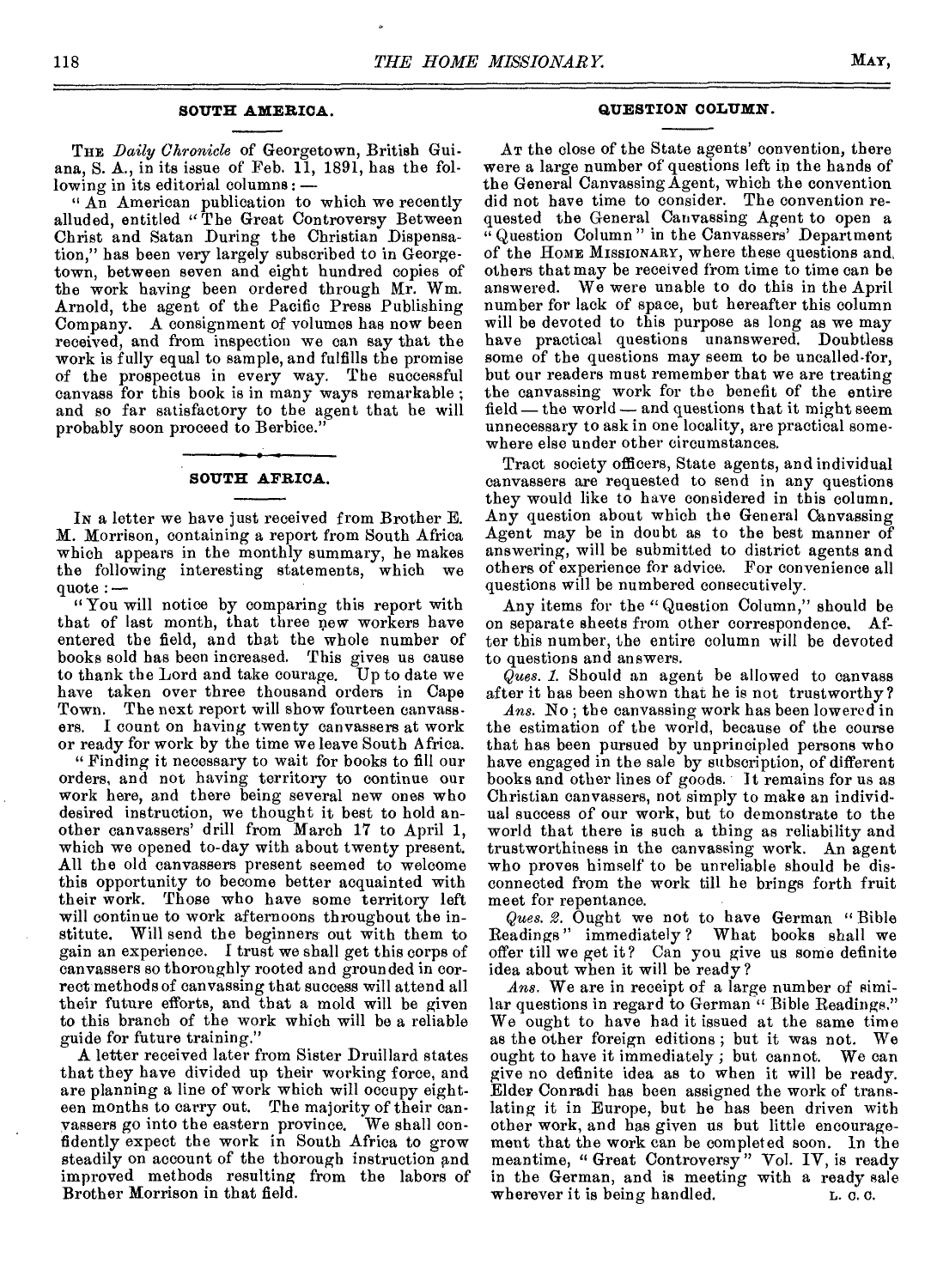# **REPORT OF THE CANVASSING WORK FOR APRIL, 1891.**

|           | STATE.                       | $\overline{N_{O}}$<br>can-<br>vassers | Av.No.<br>of Re-<br>ports. | Days.           | Hours.   | <b>Books</b><br>Deliy'd. | Value.                    | Orders<br>Taken. | Value.                         | Miscel.<br>Sales.    | Total<br>Value.      | Total<br>for Dists |
|-----------|------------------------------|---------------------------------------|----------------------------|-----------------|----------|--------------------------|---------------------------|------------------|--------------------------------|----------------------|----------------------|--------------------|
|           | Atlantic                     | 24                                    | 19                         | 288             | 1277     | 381                      | \$813 50                  | 880              | \$2339 75                      | \$98 25              | \$2438 00            |                    |
|           | Maine                        | 4                                     | $\overline{4}$             | 18              | 101      | .                        |                           | 30               | 98 25                          | .                    | 98 25                |                    |
| ⊣         | Maritime Prov                | 2                                     | $\boldsymbol{2}$           | 34              | 295      | 20                       | 47 75                     | 176              | 420 25                         | 1.1.1.1.1.1          | 420 25               |                    |
|           | New England                  | 30                                    | 27                         | 481             | 2447     | 484                      | 882 25                    | 1526             | 3748 16                        | 56 50                | 3804 66              |                    |
|           | $New York$                   | 34                                    | $25\frac{1}{3}$            | 355             | 1822     | 323                      | 916 25                    | 1141             | 2867 00                        | 29 85                | 2896 85              |                    |
| DIST. No. | Pennsylvania                 | 35                                    | $\cdots$                   | 309             | 1484     | 338                      | $\ddot{\phantom{a}}$      | 945              | 2292 50                        | 97 75                | 2390 25              |                    |
|           | $Queue$ bec                  | 1                                     | .                          | $\cdots$        | .        | 25                       | 62 00                     | $\cdots$         |                                |                      | 1.1.1.1.1.1          |                    |
|           | Virginia                     | $\bf{4}$                              | $1\frac{1}{4}$             | 14              | 85       | 38                       | 82 25                     | 71               | 151 15                         | 1 80                 | 152 95               |                    |
|           | $Vermont$                    | $\overline{\bf 4}$                    | $1\frac{7}{5}$             | 21              | 109      | 11                       | $\ddot{\phantom{0}}$<br>. | 42               | 110 75                         | .                    | 110 75               |                    |
|           | West Virginia                | 8                                     | 5                          | 35              | 234      | 51                       | 118 50                    | 92               | 213 75                         | 57 69                | 27144                | 12,583 40          |
|           | Alabama                      | $\boldsymbol{2}$                      | $\boldsymbol{2}$           | 28              | 116      | 90                       | 215 75                    | 99               | 241 25                         | <u>.</u>             | $241\,25$            |                    |
|           | $\text{Florida}\ldots\ldots$ | $\mathbf{1}$                          | $\sim$ $\sim$              | 23              | 178      | 4                        | 10 50                     | 162              | 457 25                         | .                    | 457 25               |                    |
| ä         | Georgia                      | 3                                     | $\cdots$                   | 65              | 570      | 72                       | 168 75                    | 293              | 757 75                         | 9 71                 | 767 46               |                    |
|           | Louisiana                    | 7                                     | 63                         | 126             | 980      | 227                      | 629 75                    | 485              | 1069 50                        | 26 25                | 1095 75              |                    |
| ż.        | Mississippi                  | $\boldsymbol{2}$                      | $1\frac{3}{5}$             | 17              | 131      | 14                       | 35 75                     | 111              | 277 50                         | .                    | 277 50               |                    |
|           | North Carolina               | 6                                     | $1\frac{1}{3}$             | 36              | 309      | 465                      | 1087 00                   | 103              | 239 25                         | .                    | 239 25               |                    |
|           | $T$ ennessee                 | $\cdots$                              | $\cdots$                   | 129             | .        | $\cdots$                 |                           | $277\,$          | 623 25                         | $\cdots$             | 623 25               | 3701 70            |
|           | Indiana                      | 26                                    | 19                         | 244             | 1889     | 531                      | 1164 75                   | 756              | 1833 00                        | 6 70                 | 1839 70              |                    |
| တံ        | Illinois                     | 25                                    | $21_{2}$                   | 261             | 1770     | 370                      | 899 00                    | 876              | 2146 25                        | 68 12                | 2214 37              |                    |
|           | Michigan                     | 17                                    | 12                         | 103             | 791      | 144                      | 328 00                    | 372              | 884 50                         |                      | 884 50               |                    |
| ż.        | $Ohio$                       | 20                                    | .                          | 193             | 1127     | $\cdots$                 |                           | 518              | 1308 50                        | 21 75                | 1330 25              |                    |
|           | Ontario                      | 10                                    | $5\frac{2}{5}$             | 100             | 866      | 230                      | 574 00                    | 272              | 640 25                         | 33 00                | 673 25               | 6942 07            |
|           | So. Dakota                   | $\boldsymbol{2}$                      | $\sim 100$                 | .               | .        | .                        | $\ddot{\phantom{a}}$      | 43               | 87 75                          | 8<br>-75             | 96 50                |                    |
|           | Iowa                         | 9                                     | ٠.,                        | $31\frac{1}{2}$ | .        | 105                      | 199 50                    | 190              | 376 25                         | 25<br>7              | 383 50               |                    |
| نه        | Montana                      | $\cdots$                              | $\cdots$                   | .               | .        | .                        | .                         | .                | 420 00                         |                      | 420 00               |                    |
| g.        | Minnesota                    | $\cdots$                              | $\cdots$                   | .               | .        | .                        | .                         | .                | .                              | $\cdots$             | .                    |                    |
|           | Nebraska                     | $\ldots$                              | $\cdots$                   |                 | .        | $\sim$ and $\sim$ and    | $\ldots$                  | .                | .                              | $\ddot{\phantom{0}}$ | .                    |                    |
|           | $W$ isconsin $\ldots$ .      | 18                                    | 8                          | .               | 677      | 223                      | 335 75                    | 370              | 722 50                         | 10 68                | 733 18               | 1633 18            |
|           | Arkansas.                    | 2                                     | $\mathbf{1}$               | 14              | 103      | .                        |                           | 72               | 170 75                         | 295                  | 173 70               |                    |
|           | Indian Territory.            | $\boldsymbol{2}$                      | $\cdots$                   | 49              | .        | .                        | 15 75                     | 195              | 484 40                         | 20<br>5              | 489 60               |                    |
| ນລ້       | Kansas                       | 12                                    | $\cdots$                   | 114             | .        | .                        | 202 00                    | 263              | 682 75                         | 55 10                | 737 85               |                    |
| ž,        | $M$ issouri. $\ldots$        | 15                                    | $\sim$ $\sim$ $\sim$       | 90              | 655      | $\cdots$                 | .<br>$\sim$ $\sim$        | 261              | 625 25                         | 92 24                | 717 49               |                    |
|           | $T$ exsas                    | 12                                    | $\frac{1}{2}$              | 3               | 72       | 158                      | 20945                     | 36               | 101 50                         | $\ddot{\phantom{0}}$ | 101 50               |                    |
|           | $Colorado \ldots$            | $\boldsymbol{7}$                      | 5                          | 47              | 263      | 215                      | .                         | 163              | 445 45                         | 8 00                 | 453 45               | 2673 59            |
| త         | California                   | $\ddot{\phantom{a}}$                  | $\cdots$                   | $\cdots$        | .        | .                        | .                         | .                | .                              | .                    | .                    |                    |
|           | North Pacific                | $\ddot{\phantom{a}}$                  | $\cdots$                   | $\cdots$        | .        | .                        | $\cdots$                  | .                | $\alpha$ , $\alpha$ , $\alpha$ | .                    | .                    |                    |
| No.       | Upper Columbia.              | 4                                     | $3\frac{1}{4}$             | .               | .        | .                        | .                         | 37               | 317 50                         | .                    | 317 50               | 317 50             |
|           | $England$                    | 15                                    | 15 <sup>°</sup>            | 203             | 794      | 170                      | 476 51                    | 196              | 585 52                         | 38 37                | 623 89               |                    |
|           | $Germany$                    | 14                                    | $8\frac{3}{4}$             | 154.            | 1238     | $\cdots$                 | 181 86                    | 264              | 330 00                         | 142 24               | 472 24               |                    |
|           | Switzerland                  | 11                                    | .                          | 180             | .        | $\ldots$                 | .                         | 63               | 57 00                          | 112 20               | 169 20               |                    |
| FOR'N.    | South Africa                 | 13                                    | $\cdots$                   | 236             | $\cdots$ | $\cdots$                 | . <b>.</b>                | 1462             | 5942 40                        | .                    | 5942 40              |                    |
|           | Australia and Tas            | .                                     | .                          | .               | .        | .                        |                           | .                | $\cdots$                       |                      | $\cdots$<br>$\ldots$ |                    |
|           | New Zealand                  | 22                                    | $\cdots$                   | 151             | 639      | $\cdots$                 | <b>.</b>                  | 709              | 2122 07                        | $\cdots$             | 2122 07              | 9329 80            |
|           |                              |                                       |                            |                 |          |                          |                           |                  |                                |                      |                      |                    |
|           | Totals. $\ldots$ .           | 423                                   | $195\frac{3}{10}$          | 4,153           | 21,022   | 4,689                    | 9656 57                   | 13,551           | 36,190 90                      | 990 35               | 37,181 25            | 37,181 25          |
|           |                              |                                       |                            |                 |          |                          |                           |                  |                                |                      |                      |                    |

THE report given for Switzerland includes work done by agents in France and Italy.

IT will be noticed that two agents are at work in the Indian Territory, and give an excellent report.

CANVASSERS' institutes in Virginia, West Virginia, and Colorado have occupied much of the time during the month. Of course we shall expect the reports to be so much larger next month.

THE General Canvassing Agent has been requested to make up a company of canvassers for South Carolina and one for Alabama, and two for South America, also to secure experienced city workers for Chicago. It is desired that any who are fitted for either of these fields and have a burden for them, should correspond at once with their State agent in regard to the matter, so that these fields may be provided for.

THE report from Iowa is for two weeks; those from Pennsylvania and West Virginia are for three weeks ; the one from Florida for four and one-half weeks ; and the ones from Vermont, Louisiana, New England, and Colorado are for five weeks.

THERE are forty-one Scandinavian canvassers in the United States. These report to the State secretaries, and the amount of their work is included in the above table, and is as follows : days, 234 ; hours, 1989 ; books delivered, 1857 ; value, \$4,249.75 ; orders taken, 1775; value, \$4,107.25; miscellaneous sales, \$18.15 ; total, \$4,125.40.

Two of Michigan's canvassers, Brethren A. T. Strope and S. J. Thomas, sail May 6 from New York to engage in the canvassing work in England. A company of four or six, with Brother N. Z. Town, the former State agent of New York, is being formed to pioneer the work in Scotland. They expect to sail for Glasgow the 6th of June.